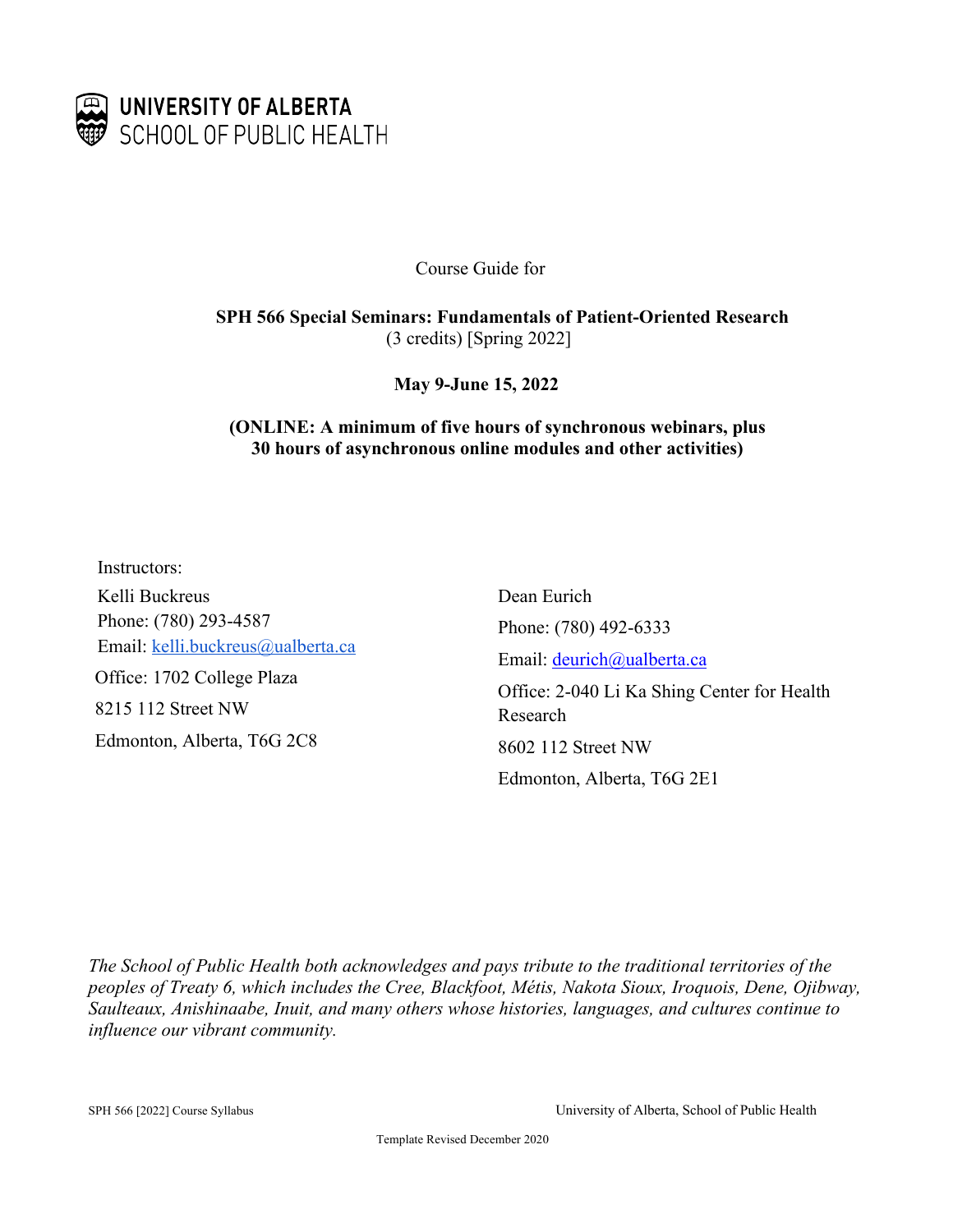| <b>Course Description</b><br>[U of A Calendar] | This course explores research design principles, concepts, and<br>applications of patient-oriented research. Emphasis is on<br>developing an understanding of research methodologies that<br>bridge the gap between research and practice, and of the<br>theoretical and practical implications of patient-oriented<br>research. This area of research is an emerging trend in health<br>research, and is being impelled by CIHR's national Strategy<br>for Patient-Oriented Research (SPOR). CIHR has defined<br>patient-oriented research as a continuum of research that<br>engages patients as partners, focusses on patient-identified<br>priorities and improves patient outcomes (CIHR, 2014). The<br>course is aimed at new health sciences investigators who have<br>an interest in conducting patient-oriented research, and<br>provides a critical bridge between general research skills and<br>the particular challenges and theoretical underpinnings of<br>patient-oriented research. |
|------------------------------------------------|------------------------------------------------------------------------------------------------------------------------------------------------------------------------------------------------------------------------------------------------------------------------------------------------------------------------------------------------------------------------------------------------------------------------------------------------------------------------------------------------------------------------------------------------------------------------------------------------------------------------------------------------------------------------------------------------------------------------------------------------------------------------------------------------------------------------------------------------------------------------------------------------------------------------------------------------------------------------------------------------------|
| <b>OVERALL</b><br><b>PURPOSE</b>               | The goal of this course is to foster discussion and encourage<br>students to explore the theoretical and practical implications of<br>patient-oriented research. Students will develop a successful<br>patient-oriented research plan on a research topic of their<br>choice. As a result of this course, students will become<br>contributing members to the advancement of patient-oriented<br>research in Canada.                                                                                                                                                                                                                                                                                                                                                                                                                                                                                                                                                                                 |
| <b>Course Format</b>                           | The Fundamentals of Patient-Oriented Research course will<br>be offered online and includes weekly synchronous online<br>classes (with guest speakers), eLearning modules,<br>asynchronous webinars, and weekly opportunities for online<br>discussions. There will also be required readings and<br>assignments.                                                                                                                                                                                                                                                                                                                                                                                                                                                                                                                                                                                                                                                                                    |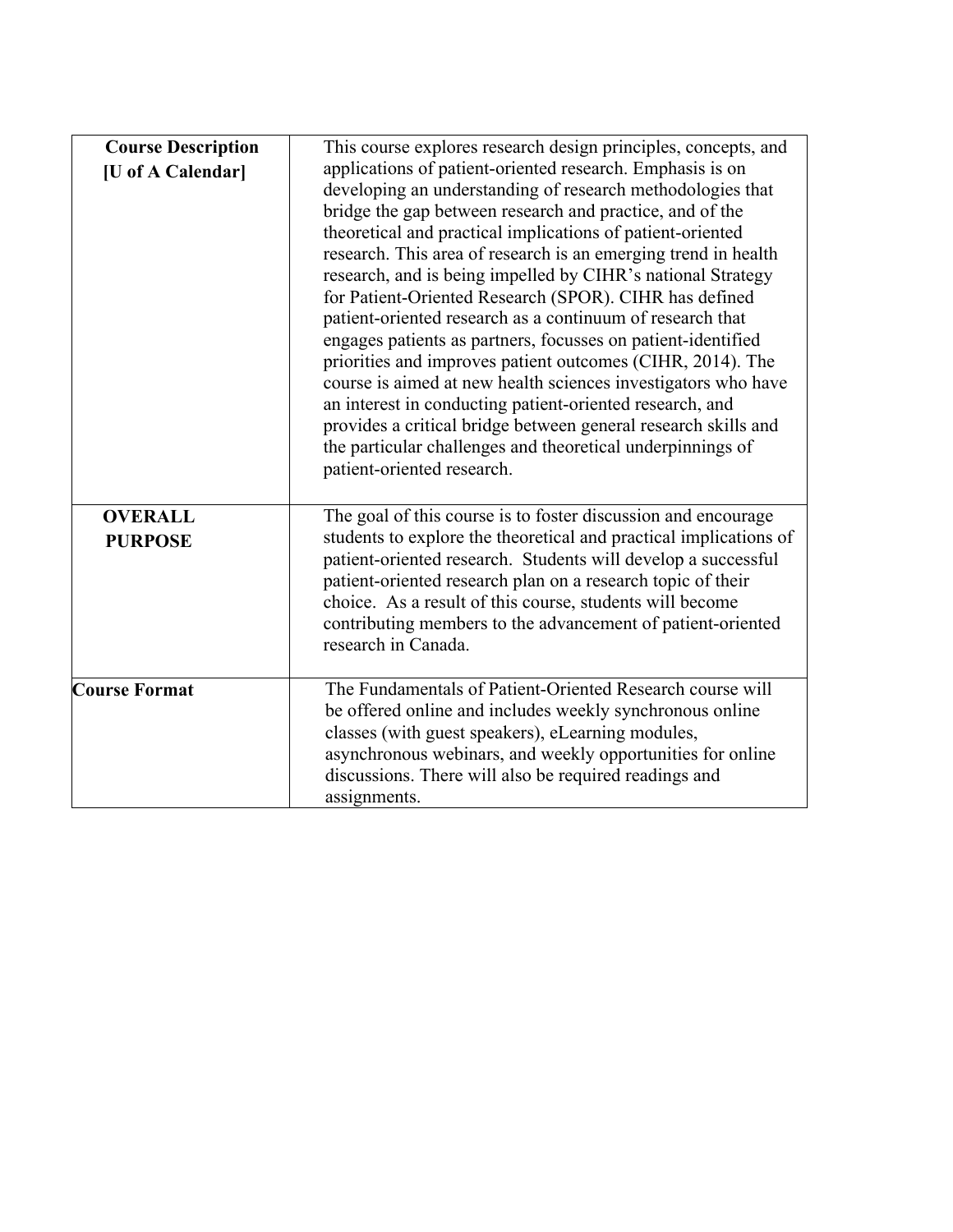| <b>Student Learning</b><br><b>Outcomes</b><br>(Competencies -<br>knowledge, attitudes or<br>skills) | The assigned readings, online asynchronous and synchronous<br>sessions, guest speaker presentations, and assignments will help<br>students:<br>(KNOWLEDGE) Explain the societal, theoretical and practical<br>1.<br>implications of patient-oriented research, including:<br>The value of patient-oriented research to society, health<br>$\bullet$<br>care and health research<br>The historical and philosophical underpinnings of<br>$\bullet$<br>patient-oriented research internationally and in Canada<br>Theories supporting the wider use of patient<br>engagement in health care<br>The challenges and benefits to conducting patient-<br>oriented research<br>(SKILLS) Build skills and develop practical strategies for<br>2.<br>conducting patient-oriented research, including:<br>Design and implementation of a patient engagement<br>$\bullet$<br>plan<br>Team-building and communications within a research<br>$\bullet$<br>team<br>Knowledge translation, systematic review and meta-<br>analysis and their application to patient-<br>oriented research and influencing health care policy<br>Strengths and weaknesses of different research<br>paradigms and methodologies for patient-oriented<br>research<br>Design and management of research projects<br>(ATTITUDES & SKILLS) Analyze and critically review real<br>3. |
|-----------------------------------------------------------------------------------------------------|------------------------------------------------------------------------------------------------------------------------------------------------------------------------------------------------------------------------------------------------------------------------------------------------------------------------------------------------------------------------------------------------------------------------------------------------------------------------------------------------------------------------------------------------------------------------------------------------------------------------------------------------------------------------------------------------------------------------------------------------------------------------------------------------------------------------------------------------------------------------------------------------------------------------------------------------------------------------------------------------------------------------------------------------------------------------------------------------------------------------------------------------------------------------------------------------------------------------------------------------------------------------------------------------------------------------------------------------|
|                                                                                                     | examples of patient-oriented research in Canada and other<br>healthcare systems.                                                                                                                                                                                                                                                                                                                                                                                                                                                                                                                                                                                                                                                                                                                                                                                                                                                                                                                                                                                                                                                                                                                                                                                                                                                               |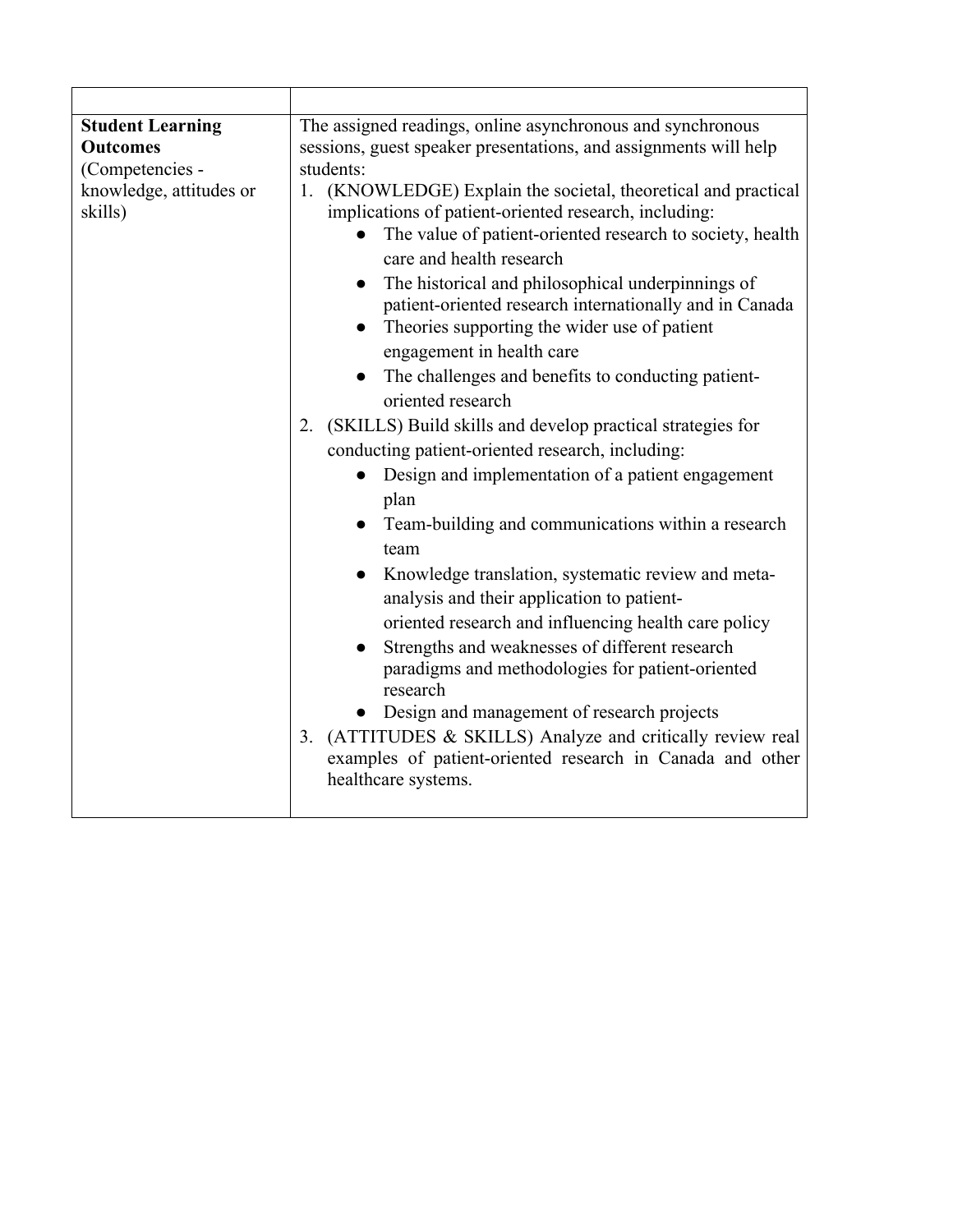|                                          | (ATTITUDES & SKILLS) Use critical thinking to apply<br>4.<br>knowledge and skills gained in the course to their own patient-<br>oriented research project.                                                                                                                                                                                                                                                                                                                |
|------------------------------------------|---------------------------------------------------------------------------------------------------------------------------------------------------------------------------------------------------------------------------------------------------------------------------------------------------------------------------------------------------------------------------------------------------------------------------------------------------------------------------|
| <b>Learning Resources</b>                | All required materials are made available through E-class. Lecture<br>notes, reading materials and links to online modules and webinars.<br>will be provided.                                                                                                                                                                                                                                                                                                             |
|                                          | There will not be a textbook assigned. However, it is expected that<br>students will have read the assigned readings ahead of each<br>module so that they are prepared to use them to inform discussions<br>during class.                                                                                                                                                                                                                                                 |
| Library                                  | The University of Alberta library system's website<br>www.library.ualberta.ca details the range of services offered<br>to students on and off campus.                                                                                                                                                                                                                                                                                                                     |
| <b>Final Course</b><br><b>Evaluation</b> | Following completion of the course, you will receive a<br>standardized summative evaluation. Course evaluations will be<br>done online by Test Scoring and Questionnaire Services. An<br>invitation to participate in the survey is emailed to each student.<br>One email will be sent for each start date, i.e., if a student has<br>surveys courses? with different start dates, they will receive<br>multiple messages. Note that the message includes a login button. |

## **Student Evaluation & Grading**

The final grade in SPH 566 will be credit or no credit. Evaluation will be both formative and summative.

- **Formative evaluation.** Feedback will be provided throughout the course through online discussions and comments on the various assignments/activities.
- **Summative evaluation**. Grades reflect the judgments of students' achievements made by the course facilitator(s). To obtain a grade of "credit" you must achieve a cumulative grade of no less than a B-. A grading guide is included in Appendix A.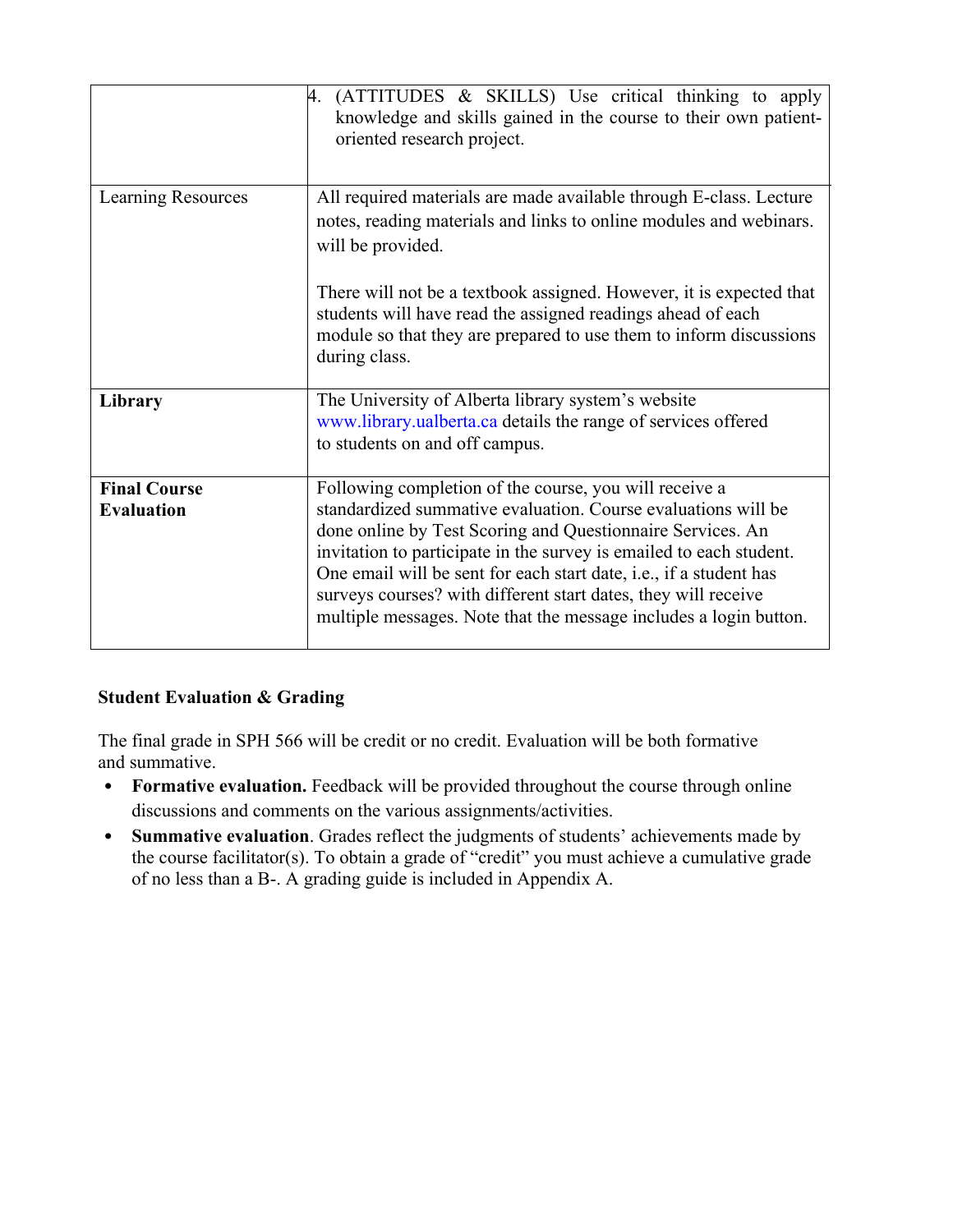| <b>Assessment at a Glance</b>                                                                                                                                       |                  |                                                                                          |                                                                                          |
|---------------------------------------------------------------------------------------------------------------------------------------------------------------------|------------------|------------------------------------------------------------------------------------------|------------------------------------------------------------------------------------------|
| <b>Assessment</b><br><b>Mechanism</b><br>(e.g., Exam, Quiz,<br>Paper, Presentation,<br>Participation)<br>(How the student<br>learning outcomes will<br>be assessed) | Weight<br>$(\%)$ | <b>Date of Assessment</b><br>(i.e. grade will be<br>provided to student<br>by this date) | <b>Student Learning</b><br><b>Outcomes Assessed</b><br>(Knowledge,<br>Attitudes, Skills) |
| Reflective journal with<br>two entries every week                                                                                                                   | 100%             | <b>Weekly</b><br>(Due Friday of<br>each week)                                            | Analytical skills,<br>knowledge of patient-<br>oriented research.                        |

## **Assignments:**

### **Reflective journal:**

## **This is a weekly assignment that has two parts. Both PART A and PART B must be completed each week for this assignment:**

- 1. PART A: Every week, choose one item/activity from the **asynchronous module** (either an online eLearning module, video recording, or podcast). Write a 200-word reflection on:
	- how and why it inspired you to conduct patient-oriented research OR
	- how it did not align with your growing understanding of patient-oriented research and what you might have done differently.
- 2. PART B: Every week, choose one academic article from the required readings in the **synchronous module**. Write a 200-word summary of what you learned in this article to enhance your understanding of patient-oriented research. Explain how you might apply lessons learned to your own research. The reflection should include the following:
	- 2-3 sentence summary of the article
	- lessons you learned about patient-oriented research
	- how you will apply what you learned.

The reflections are due on the Friday of each week, to be submitted via eClass.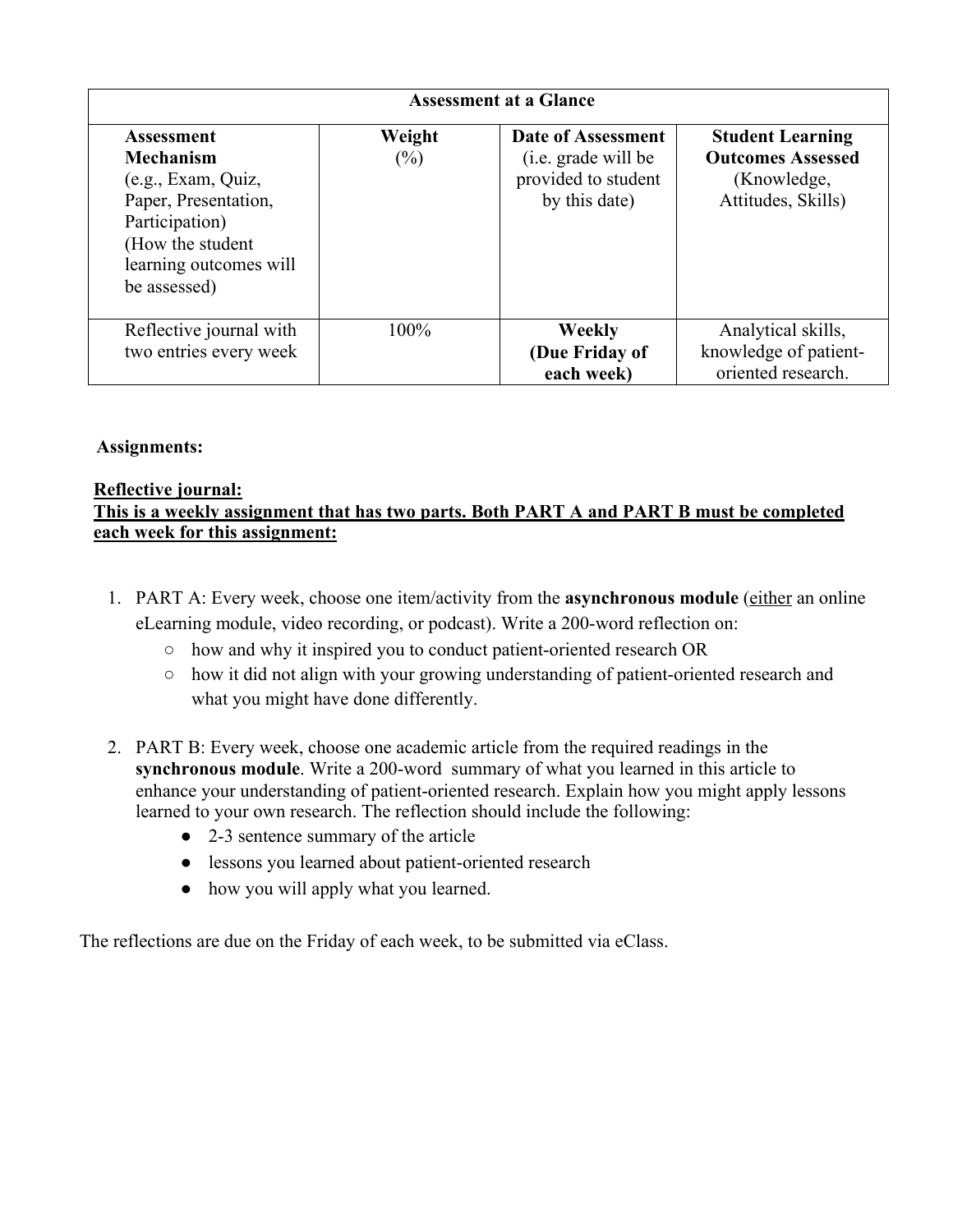# **The University of Alberta Grading System**

Grades reflect judgments of student achievement made by instructors. These judgments are based on a combination of absolute achievement and relative performance in a class. See Appendix A.

| <b>Academic Integrity</b>                       | Plagiarism is a serious offence.                                                                                                                                                                                                                                                                                                                                                                                                                                                                                                                                                                                                                                                             |
|-------------------------------------------------|----------------------------------------------------------------------------------------------------------------------------------------------------------------------------------------------------------------------------------------------------------------------------------------------------------------------------------------------------------------------------------------------------------------------------------------------------------------------------------------------------------------------------------------------------------------------------------------------------------------------------------------------------------------------------------------------|
| (see Appendix B)                                |                                                                                                                                                                                                                                                                                                                                                                                                                                                                                                                                                                                                                                                                                              |
|                                                 | The University of Alberta is committed to the highest standards of<br>academic integrity and honesty. Students are expected to be<br>familiar with these standards regarding academic honesty and to<br>uphold the policies of the University in this respect. Students are<br>particularly urged to familiarize themselves with the provisions of<br>the University of Alberta's Code of Student Behaviour and avoid<br>any behaviour which could potentially result in suspicions of<br>cheating, plagiarism, misrepresentation of facts and/or participation<br>in an offence. Academic dishonesty is a serious offence and can<br>result in suspension or expulsion from the University. |
| <b>Student Accessibility</b><br><b>Services</b> | Students registered with <b>Student Accessibility Services (SAS)</b> who<br>will be using accommodations in the classroom are required to<br>provide a "Letter of Accommodation" to the course instructor as<br>soon as possible. You are encouraged to make an appointment with<br>the course instructor to discuss any required accommodations.                                                                                                                                                                                                                                                                                                                                            |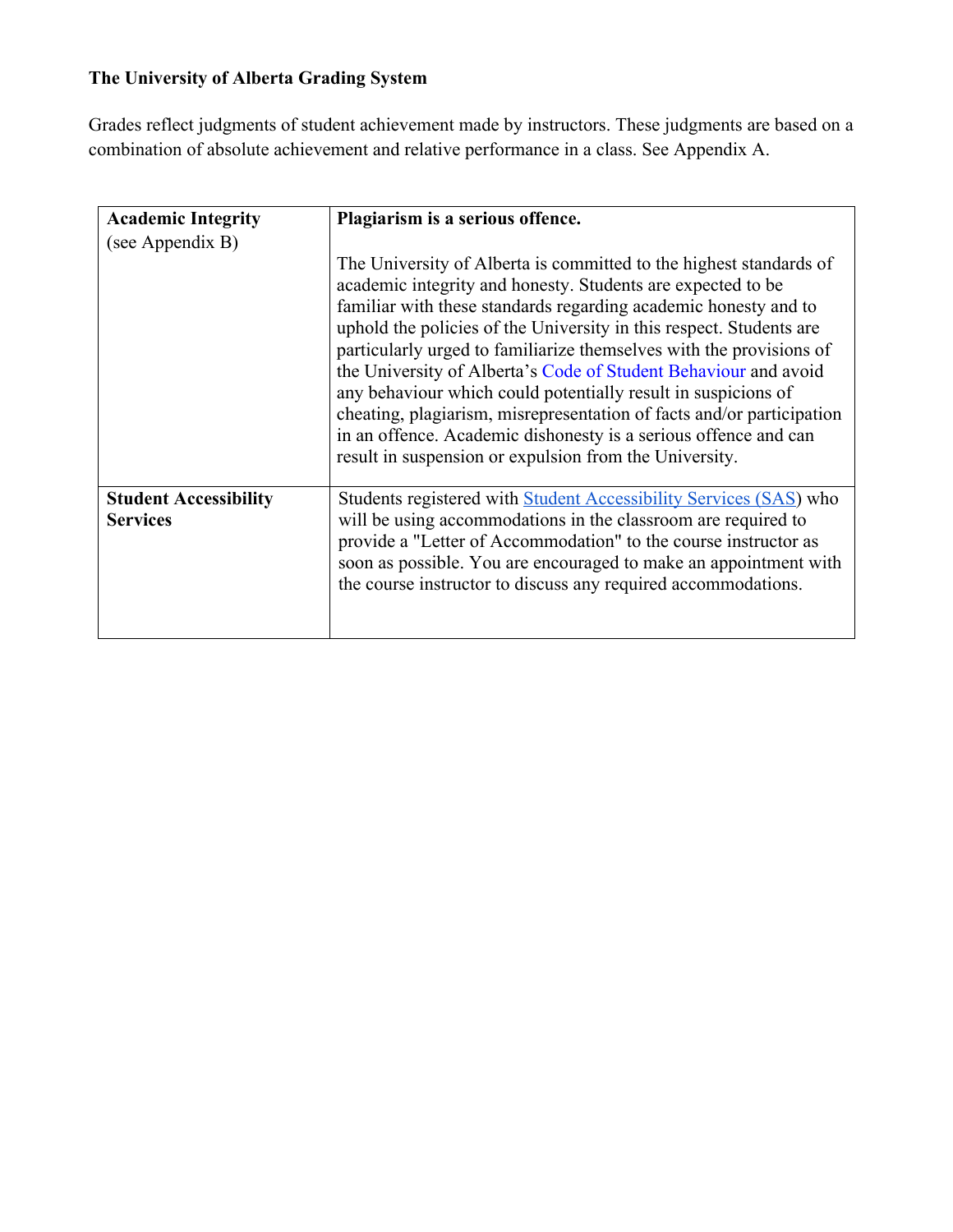# **PRE-COURSE MODULE 1 (Asynchronous): Course Introduction**

## **Video (Required):**

1. Welcome video (link to be added)

## **WEEK 1**

## **MODULE 2 (Asynchronous): Introduction to patient-oriented research & SPOR**

## **Learning Outcomes:**

Upon successful completion of this learning unit, the student will have demonstrated the ability to:

- Define and describe patient-oriented research and patient engagement;
- Describe the value and evolution of patient roles in health research;
- Identify the purpose and types of health research and how patient-oriented research relates to each;
- Explain the influence of CIHR's Strategy for Patient-Oriented Research (SPOR) on Canadian health research;

## **Readings (Required):**

- 1. Richards T, Montori VM, Godlee F, Lapsley P, Paul D. Let the patient revolution begin. BMJ. 2013;346:f2614.
- 2. CIHR website pages describing SPOR

## **Activities (Required):**

- 1. [eLearning Module] Introduction to Patient-Oriented Research
- 2. [Podcast] PEP talks: Episode 5 Strategy for Patient-Oriented Research with Nancy Mason MacLellan

## **WEEK 1**

# **MODULE 3 (Synchronous): Why patient-oriented research? Facilitator(s): Dr. Dean Eurich, Kelli Buckrues**

## **Live Webinar: Monday, May 9th @ 1:00pm MT | Zoom link provided in eClass**

## **Learning Outcomes:**

Upon successful completion of this learning unit, the student will have demonstrated the ability to:

• Analyze the theoretical underpinnings of patient-oriented research;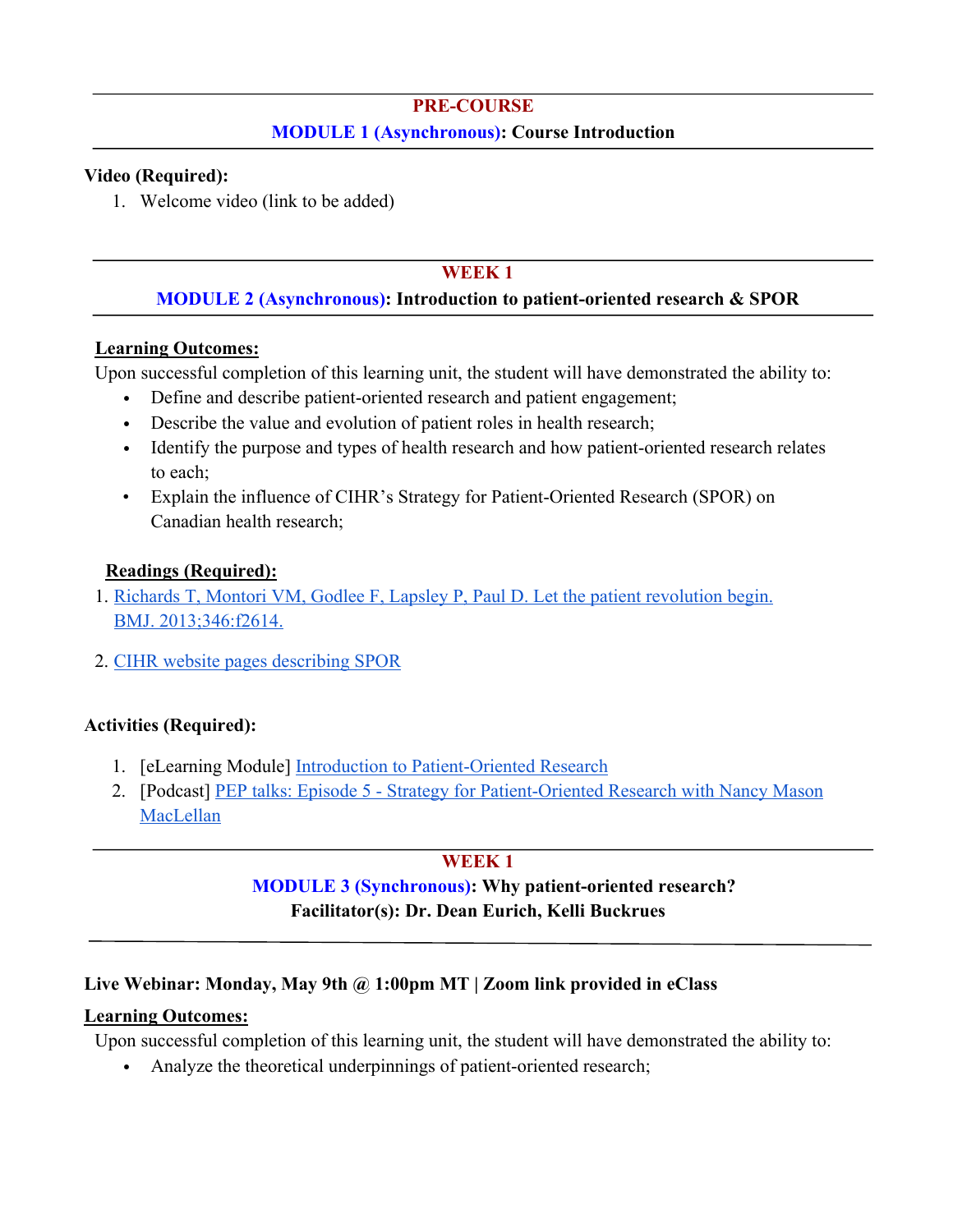- Assess the ethical considerations of patient-oriented research;
- Assess the strengths, limitations and challenges of patient-oriented research;
- Review stages of research study and reflect upon patient engagement roles at each stage.

# **Readings (Required):**

- 1. Frank L, Basch E, Selby JV, Patient-Centered Outcomes Research Institute. The PCORI perspective on patient-centered outcomes research. JAMA. 2014;312(15):1513-4.
- 2. Madden M. Beware Zombies and Unicorns: Toward Critical Patient and Public Involvement in Health Research in a Neoliberal Context. Frontiers in Sociology 2017;2(June):1-6.
- 3. Ives J, Damery S, Redwood S. PPI, paradoxes and Plato: who's sailing the ship? J Med Ethics. 2013;39(3):181-5.

## **Supplemental Resources/Activities (Optional):**

- 1. [Video] Everyone Has a Story
- 2. Pauly, B., Urbanoski, K., Hartney, E., Shahram, S., Marcellus, L., Wallace, B., ... & Hancock, T. (2019). What is missing from "Patient-Oriented Research?" A view from public health systems and services. Healthcare Policy, 15(2), 10.

## **WEEK 2**

## **MODULE 4 (Asynchronous) - Foundations of Patient Engagement**

## **Learning Outcomes:**

Upon successful completion of this learning unit, the student will have demonstrated the ability to:

- Describe mechanisms for health system transformation stemming from the individual actions of and relationships among patients, family caregivers, clinicians, non-clinician health workers, etc.
- Identify examples of individual actions that can lead to ripples of change, both at point of care and with patient engagement.

## **Activities (Required):**

1. [eLearning Module] Foundations of Patient Engagement

## **Videos/Podcast (Required: Choose one of the following):**

- 1. Two-Eyed Seeing: Considerations in the Health-care Setting
- 2. Connect Care from the Patient's Perspective
- 3. Storytelling for Impact: Focusing on Moments of Care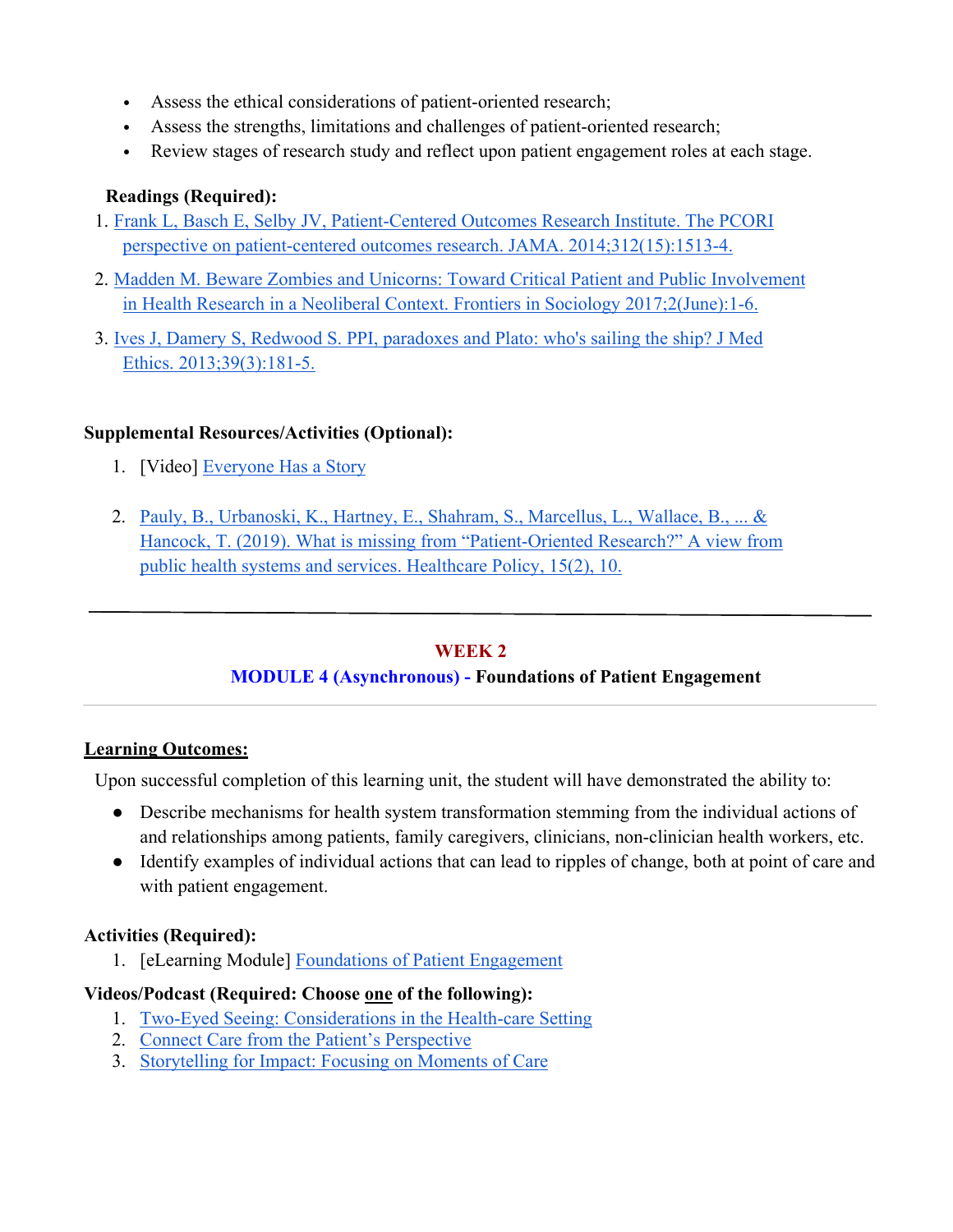- 4. PEP Talks Podcast: Episode 2 Patient Partners with Sandra Zelinski
- 5. N of 2: Transforming Health Systems Through Individual Action
- 6. Tokenism in Patient Engagement

### **Supplemental Resources/Activities (Optional):**

1. [eLearning Module] Patient Partner Engagement in Health Research - *(This module was created to provide basic skills and knowledge to patients who are interested in collaborating as patient partners on research teams. The module takes about 6-8 hours to complete, so we recommend that you simply scan through the module to become familiar with the typical background patient partners will have or may need.*

### **WEEK 2**

# **MODULE 5 (Synchronous): Patient Engagement: Value, Levels, Methods Guest Speaker: Paul Fairie**

## **Live Webinar: Monday, May 16th @ 1:00pm MT | Zoom link provided in eClass**

### **Learning Outcomes:**

Upon successful completion of this learning unit, the student will have demonstrated the ability to:

- Evaluate the benefits and challenges of patient engagement;
- Describe and distinguish between the levels of patient engagement on the IAP2 spectrum of engagement and methods of engagement;
- Review and evaluate/assess an inclusive patient engagement plan;
- Compare various patient-oriented research methods, research techniques to effectively address patient priorities;
- Review how individualizing information and electronic health can be used to understand the patient journey across the continuum of care.

### **Readings (Required):**

- 1. CIHR website Strategy for Patient-Oriented Research Patient Engagement Framework
- 2. Manafo E, Petermann L, Mason-Lai P, Vandall-Walker, V. Patient engagement in Canada: a scoping review of the 'how' and 'what' of patient engagement in health research. Health Res Policy Syst. 2018;16(1):24.
- 3. Hahn DL, Hoffmann AE, Felzien M, LeMaster JW, Xu J, Fagnan LJ. Tokenism in patient engagement. Fam Pract. 2017 Jun 1;34(3):290-295. doi: 10.1093/fampra/cmw097. PMID: 27660557.
- 4. Patient Engagement Assessment Tools (choose one of the following): IAP2 Spectrum,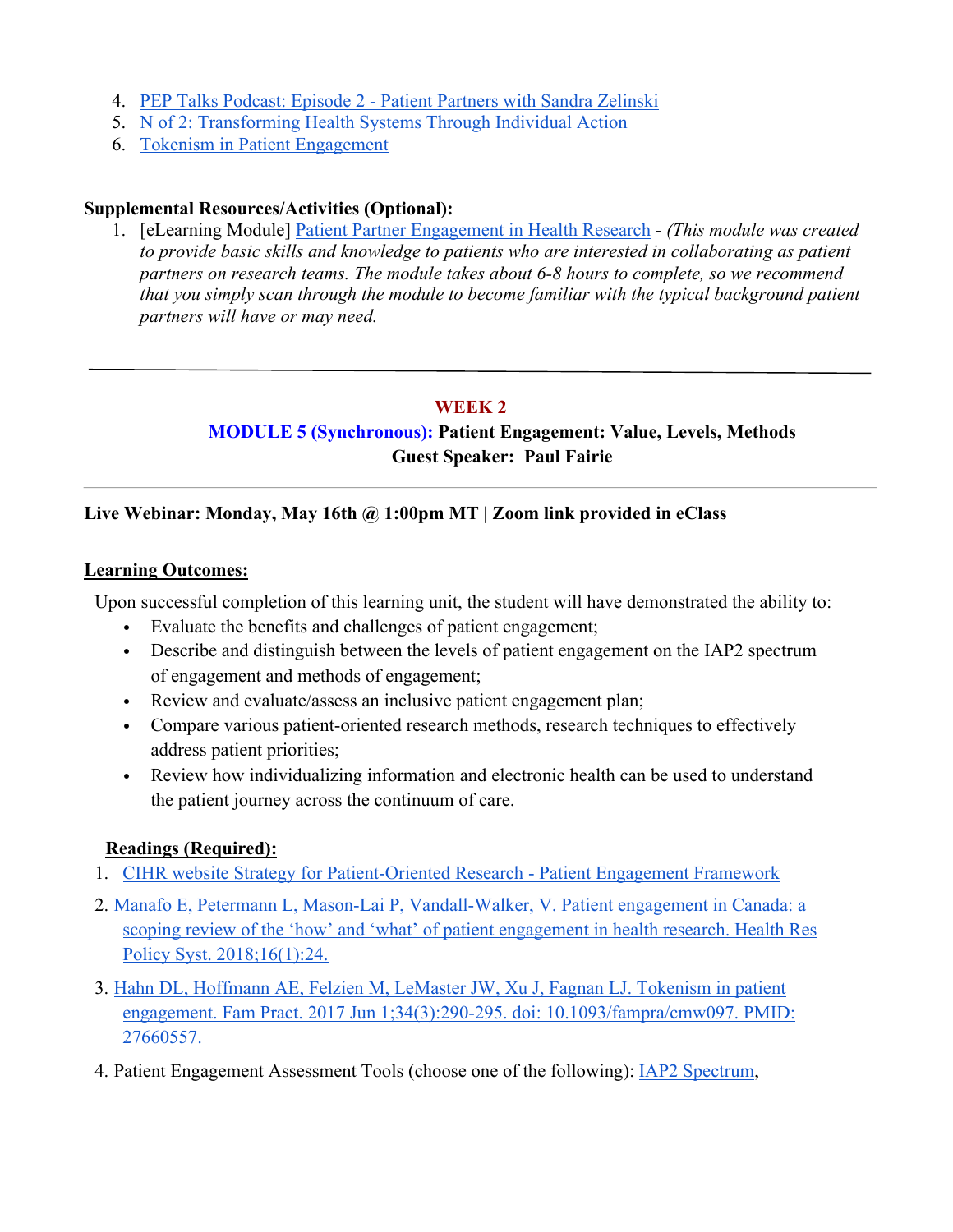SCPOR Patient-Oriented Research Level of Engagement Tool (PORLET), and Indigenous Research Level of Engagement (IRLET)

- 1. Hamilton CB, Hoens AM, Backman CL, McKinnon AM, McQuitty S, English K, et al. An empirically based conceptual framework for fostering meaningful patient engagement in research. Health Expect. 2018;21(1):396-406.
- 2. Wicks P, Richards T, Denegri S, Godlee F. Patients' roles and rights in research. BMJ. 2018;362:k3193.
- 3. Frank L, Forsythe L, Ellis L, Schrandt S, Sheridan S, et al. Conceptual and practical foundations of patient engagement in research at the patient-centered outcomes research institute. Qual Life Res 2015 May;24(5):1033-41. doi: 10.1007/s11136-014-0893-3. Epub 2015 Jan 6.
- 4. Manafo E, Petermann L, Mason-Lai P, Vandall-Walker V. Patient and public engagement in priority setting: A systematic rapid review of the literature. PLoS One. 2018 Mar 2;13(3):e0193579. doi: 10.1371/journal.pone.0193579. eCollection 2018.
- 5. Bensen T. Measure what we want: a taxonomy of short generic person-reported outcome and experience measures (PROMs and PREMs). BMJ Open Qual. 2020 Mar;9(1):e000789. doi: 10.1136/bmjoq-2019-000789.
- 6. Manary MP, Boulding W, Staelin R, Glickman SW The Patient Experience and Health Outcomes., N Engl J Med. 2013 Jan 17;368(3):201-3.doi: 10.1056/NEJMp1211775. Epub 2012 Dec 26.
- 7. Kingsley C, Patel S,Patient-reported outcome measures and patient-reported experience measures. *BJA Education*, Volume 17, Issue 4, April 2017, Pages 137–144, https://doi.org/10.1093/bjaed/mkw060
- 8. [Podcast] PEP Talks: Episode 4 Measuring Patient Experience with Kyle Kemp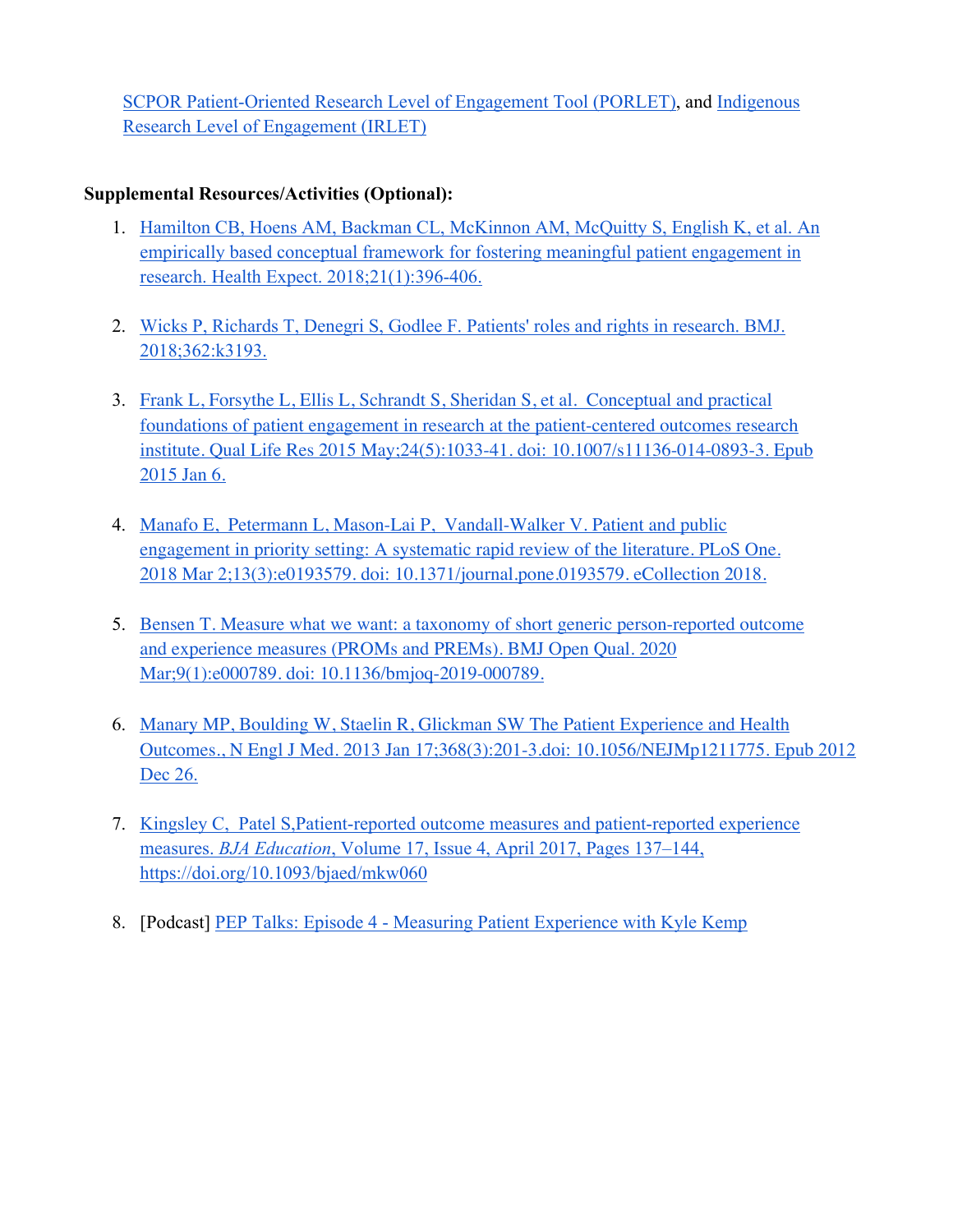## **WEEK 3**

## **MODULE 6 (Asynchronous): Secondary data research**

### **NOTE: No Reflective Journal Assignment is required this week.**

### **Learning Outcomes:**

Upon successful completion of this learning unit, the student will have demonstrated the ability to:

- Access Alberta SPOR SUPPORT Unit services
- Demonstrate an understanding of what secondary data is available to researchers and how to request it

### **Reading (Required):**

1. Alberta Health Services Dataset Availability

### **Videos (Required):**

- 1. Part 1: Where Does Health Data Come From?
- 2. Part 2: How and Where Do Health Researchers Access Data?
- 3. Part 3: How is Health Data Protected?

## **Videos (Optional):**

- 1. Primary Uses of Secondary Use Health Care Data
- 2. Advancing the Use of Health Information in the COVID Era

## **WEEK 3**

# **MODULE 7 (Synchronous): Primary data research and AbSPORU services Guest speaker: NONE**

## **NOTE: No Reflective Journal Assignment is required this week.**

# **Statutory Holiday - No Live Webinar In lieu of this week's live webinar, please watch the following video (Required):**

1. Primary Data in Patient-Oriented Research and AbSPORU Services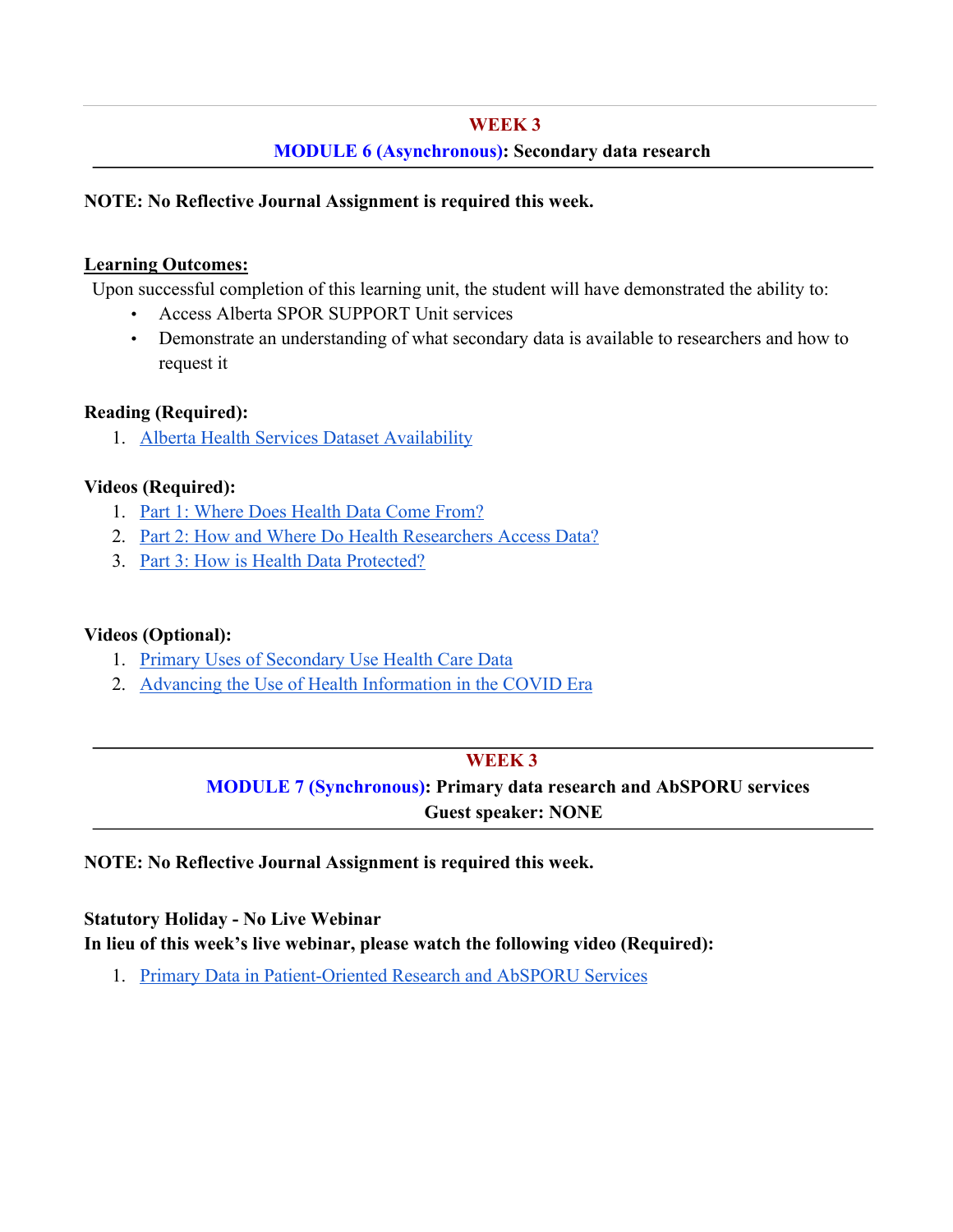## **Learning Outcomes:**

Upon successful completion of this learning unit, the student will have demonstrated the ability to:

- Understand what support services are available to researchers and research trainees (i.e., students) through the Alberta SPOR SUPPORT Unit;
- Explain different types of data and the key considerations in choosing the most appropriate data type to answer your research question;
- Explain what primary data collection is within the context of in patient-oriented research;
- Describe the advantages and disadvantages of doing primary data collection;
- Select appropriate qualitative, quantitative, and mixed-methods methods to answer your patientoriented research question.

## **Readings (Required)**

1. AbSPORU Research Services

## **Supplemental Readings (Optional):**

- 1. Allemang, B., Sitter, K., & Dimitropoulos, G. (2022). Pragmatism as a paradigm for patientoriented research. Health Expectations, 25(1), 38-47.
- 2. Rolfe, D. E., Ramsden, V. R., Banner, D., & Graham, I. D. (2018). Using qualitative health research methods to improve patient and public involvement and engagement in research. Research involvement and engagement, 4(1), 1-8.
- 3. Incorporating Gender Variables into Clinical Research

## **WEEK 4**

## **MODULE 8 (Asynchronous): Knowledge Translation (KT)**

## **Learning Outcomes:**

Upon successful completion of this learning unit, the student will have demonstrated the ability to:

- Describe and define knowledge translation (KT).
- Explain the difference between integrated KT and end-of-grant KT.
- Explain the Knowledge-to-Action Cycle

## **Readings (Required):**

- 1. Knowledge Translation. CIHR website. 2016.
- 2. Knowledge Synthesis. CIHR website. 2016.
- 3. Graham ID, Logan J, Harrison MB, Straus SE, Tetroe J, Caswell W, et al. Lost in knowledge translation: time for a map? J Contin Educ Health Prof. 2006;26(1):13-24.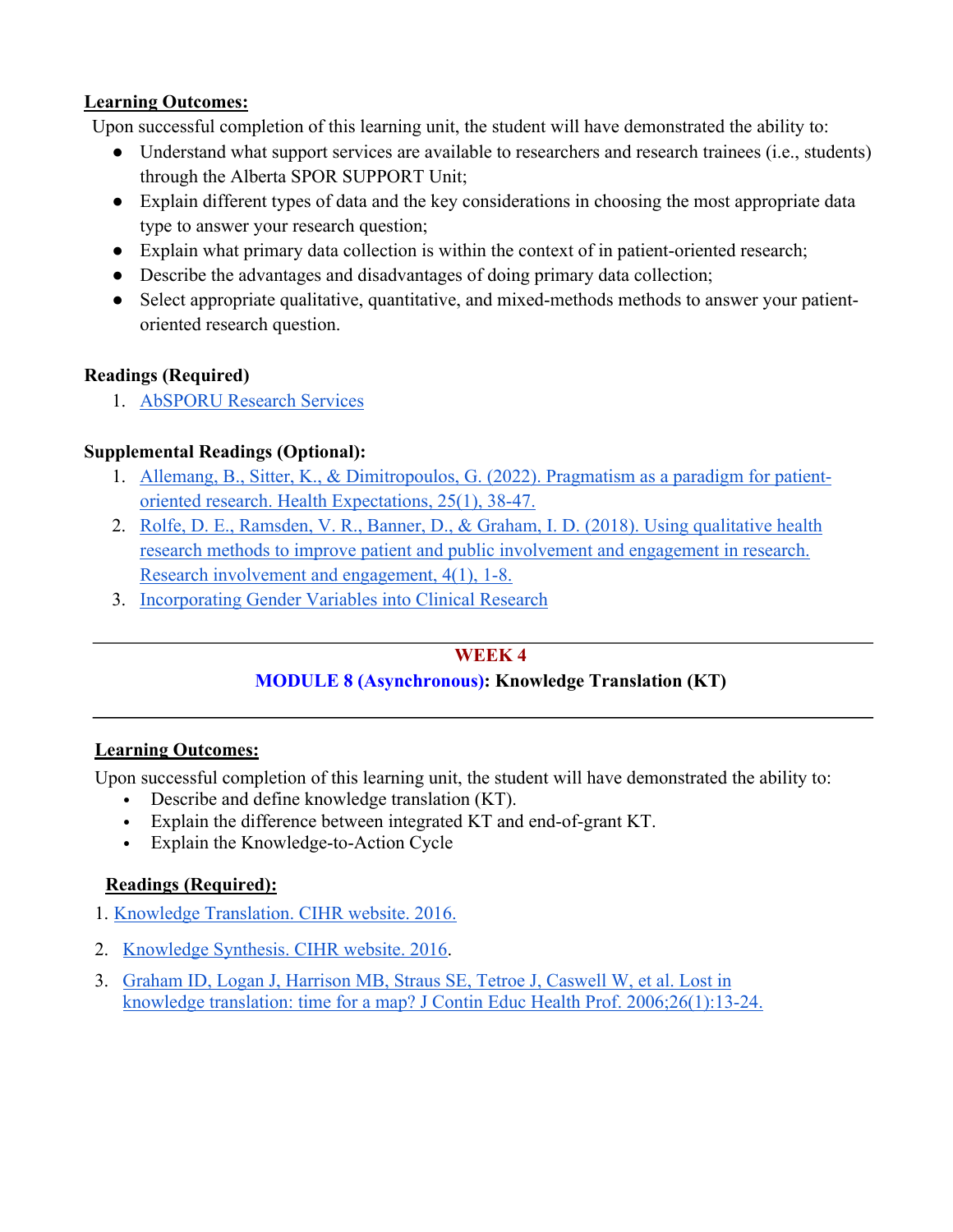## **Videos (Required):**

1. Introduction to Knowledge Translation

## **Supplemental Resources/Activities (Optional):**

- 1. Introduction to Patient Engagement & Integrated Knowledge Translation
- 2. Introduction to Knowledge Synthesis
- 3. Knowledge Synthesis as a Knowledge Translation Tool

## **WEEK 4**

# **MODULE 9 (Synchronous): Learning Health Systems**

# **Guest Speaker: TBD**

# **Live Webinar: Monday, May 30th @ 1:00pm MT | Zoom link provided in eClass**

## **Learning Outcomes:**

Upon successful completion of this learning unit, the student will have demonstrated the ability to:

- Define what a learning health system is;
- Describe benefits of learning health systems for various stakeholders, including patients;
- Describe the role of patient-oriented research and knowledge translation within learning health systems;
- Describe advantageous contextual factors in Alberta that facilitate learning health systems.
- Explain the roles of patients, researchers, and health system staff in learning health systems.

## **Readings (Required):**

- 1. Menear, M., Blanchette, MA., Demers-Payette, O. et al. A framework for value-creating learning health systems. Health Res Policy Sys 17, 79 (2019). https://doi.org/10.1186/s12961-019-0477-3
- 2. Noseworthy T. Innovation in the Canadian health system. Healthcare Management Forum. 2021;34(1):5-8. doi:10.1177/0840470420936709
- 3. Kuluski, K., & Guilcher S. J. T. (2019). Toward a Person-Centred Learning Health System: Understanding Value from the Perspectives of Patients and Caregivers. HealthcarePapers, 18(4), 36-46.doi:10.12927/hcpap.2019.26030

- 1. [Video] Learning Health Systems: Rapidly Improving Patient Care & Workplace Satisfaction at a Lower Cost
- 2. [Podcast] PEP Talks: Episode 1 Learning Health Systems with Dr. Charles Friedman
- 3. Gould, M.K., Sharp, A.L., Nguyen, H.Q. et al. Embedded Research in the Learning Healthcare System: Ongoing Challenges and Recommendations for Researchers, Clinicians, and Health System Leaders. J GEN INTERN MED 35, 3675–3680 (2020). https://doi.org/10.1007/s11606-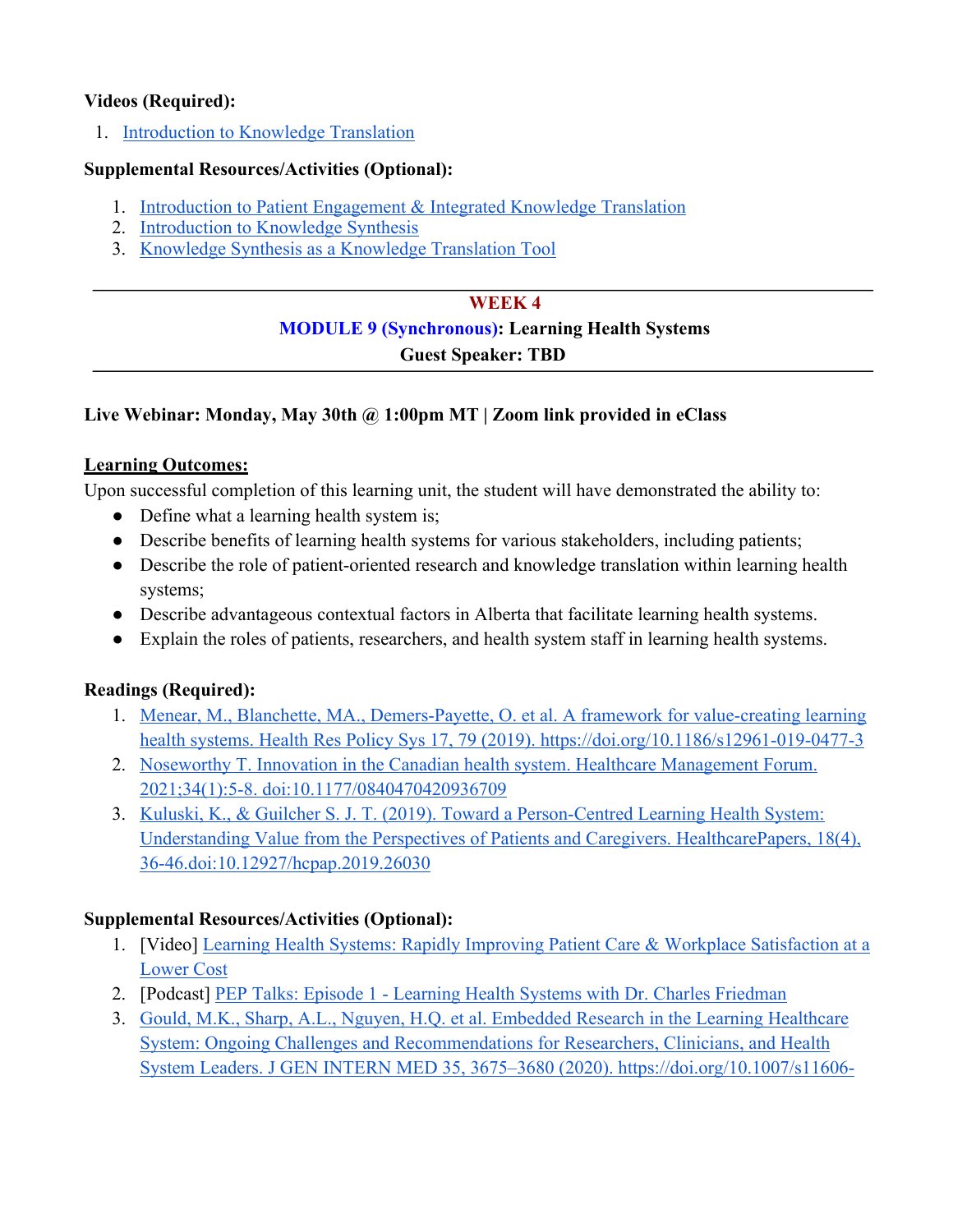020-05865-4

4. Learning Health Systems in British Columbia: Focus & Finish – An Action Plan

## **WEEK 5**

# **MODULE 10 (Asynchronous): Equity, Diversity, and Inclusion in Patient-Oriented Research Contexts**

## **Learning Outcomes:**

Upon successful completion of this learning unit, the student will have demonstrated the ability to:

- Define equity, diversity, and inclusion (EDI);
- Describe how patient-oriented research aligns with the principles and practices of EDI;
- Describe how a diverse and inclusive team can influences research design, processes, and outputs, and can lead to improved patient experiences and outcomes;
- Explain sex- and gender-based analysis+ (SGBA+) within the context of EDI;
- Describe the relationship between research impact and social change.

## **Activities (Required):**

- 1. [eLearning Module] Leadership in Patient-Oriented Research: Equity, Diversity and Inclusion Principles and Practices (link to be added)
- 2. Complete one of the Harvard Implicit Bias tests at each of the following links:
	- a. https://implicit.harvard.edu/implicit/takeatest.html
	- b. https://implicit.harvard.edu/implicit/canada/takeatest.html

- 1. [Video] EDI in Research: What You Should Know
- 2. [Video] Diversity in Research Teams
- 3. [Video] Shifting the Lens on Girls' and Women's Health: Interdisciplinary Approaches & New Opportunities for Researcher Capacity Development
- 4. [eLearning Modules] CIHR: SGBA+ & GBA+ (Status of Women, Govt of Canada)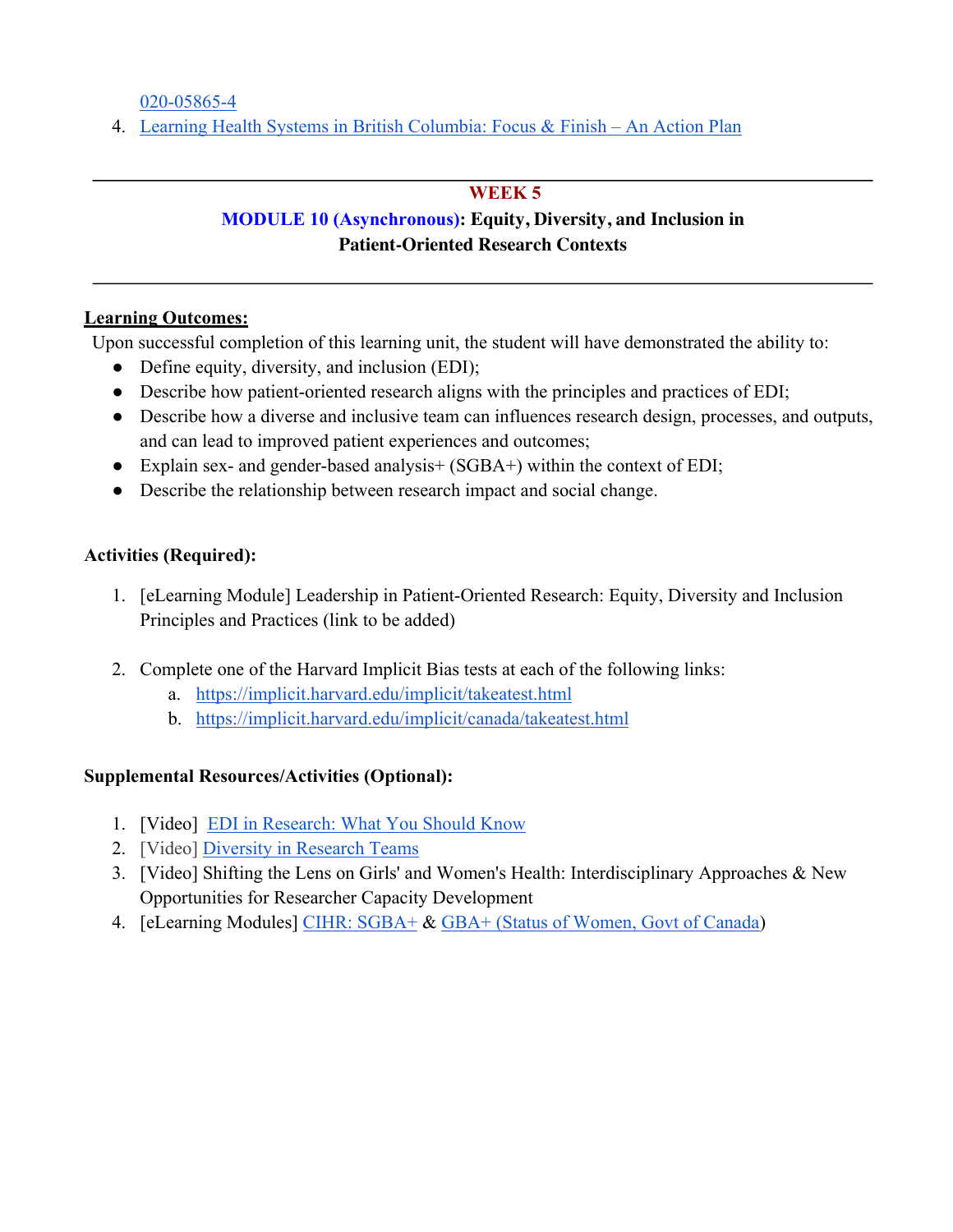# **WEEK 5 MODULE 11 (Synchronous): Equity, Diversity, and inclusion in Patient-Oriented Research Contexts Guest Speaker: TBD**

## **Live Webinar: Monday, June 6th @ 1:00pm MT | Zoom link provided in eClass**

### **Learning Objectives:**

• [See above]

## **Readings (Required):**

- 1. Best Practices in Equity, Diversity and Inclusion in Research
- 2. Manohar, N., Liamputtong, P., Bhole, S., & Arora, A. (2017). Researcher positionality in crosscultural and sensitive research. *Handbook of research methods in health social sciences*, 1-15.
- 3. Hankivsky, O., Reid, C., Cormier, R., Varcoe, C., Clark, N., Benoit, C., & Brotman, S. (2010). Exploring the promises of intersectionality for advancing women's health research. International journal for equity in health, 9(1), 1-15.

- 1. Equity, diversity and inclusion considerations at each stage of the research process
- 2. [Video] Intersectionality and health research
- 3. Abrams, J. A., Tabaac, A., Jung, S., & Else-Quest, N. M. (2020). Considerations for employing intersectionality in qualitative health research. Social Science & Medicine, 258, 113138.
- 4. Kahn, J. M., Gray, D. M., Oliveri, J. M., Washington, C. M., DeGraffinreid, C. R., & Paskett, E. D. (2022). Strategies to improve diversity, equity, and inclusion in clinical trials. *Cancer*, *128*(2), 216-221.
- 5. Bolen, S., Tilburt, J., Baffi, C., Gary, T. L., Powe, N., Howerton, M., ... & Bass, E. (2006). Defining "success" in recruitment of underrepresented populations to cancer clinical trials: moving toward a more consistent approach. Cancer: Interdisciplinary International Journal of the American Cancer Society, 106(6), 1197-1204.
- 6. Jacobson, D., & Mustafa, N. (2019). Social identity map: A reflexivity tool for practicing explicit positionality in critical qualitative research. International Journal of Qualitative Methods, 18, 1609406919870075.
- 7. Tannenbaum, C., Ellis, R.P., Eyssel, F. et al. Sex and gender analysis improves science and engineering. Nature 575, 137–146 (2019). https://doi.org/10.1038/s41586-019-1657-6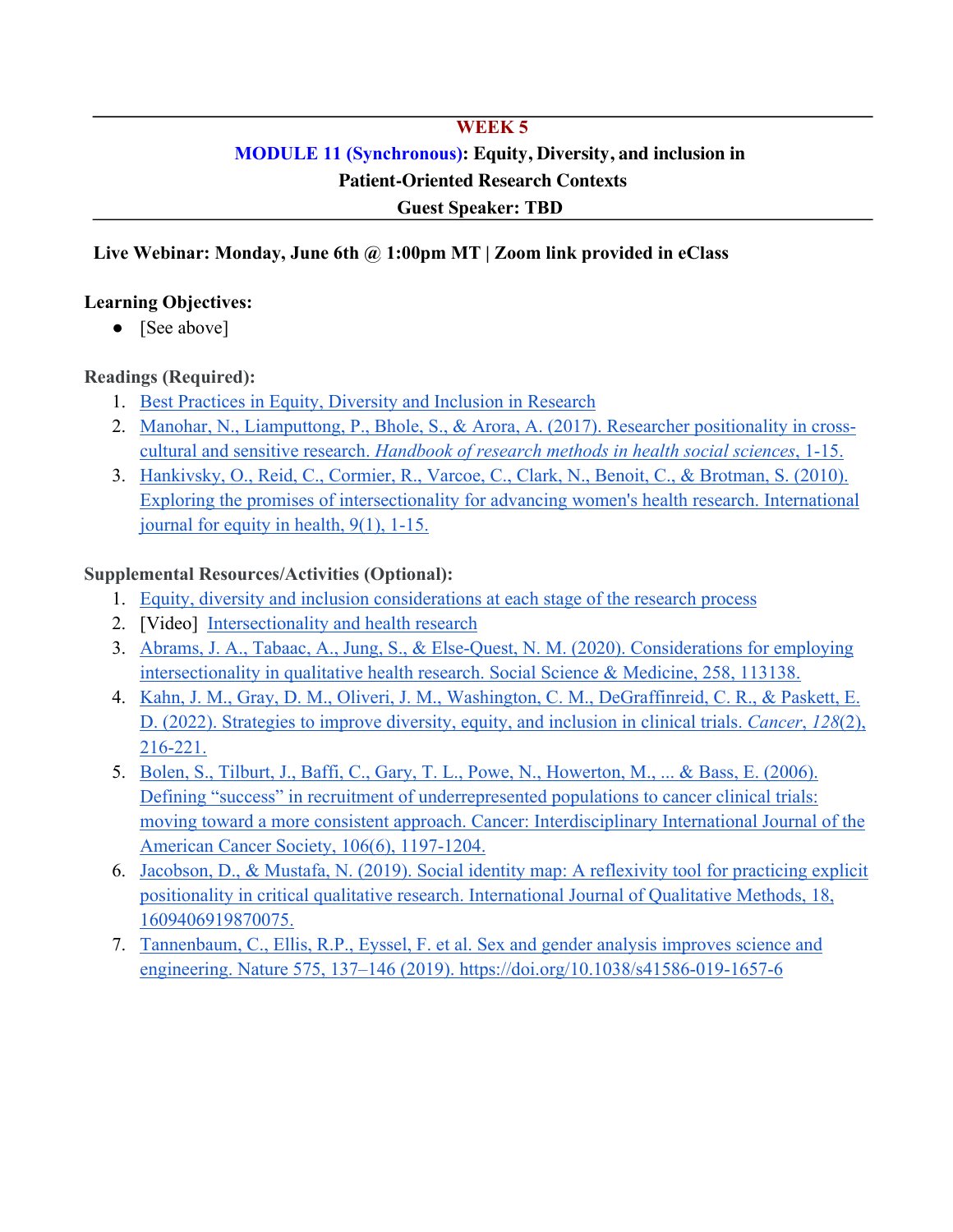### **WEEK 6**

## **MODULE 12 (Asynchronous): Pragmatic Clinical Trials**

## **Live Webinar: Monday, June 6th @ 1:00pm MT | Zoom link provided in eClass**

### **Learning Outcomes:**

Upon successful completion of this learning unit, the student will have demonstrated the ability to:

- Explain what pragmatic clinical trials are and their role in health research;
- Examine the role of patients in pragmatic clinical trials.

## **Activities/Readings (Required):**

- 1. [eLearning Module] Introduction to Pragmatic Clinical Trials OR [Video] Introduction to Pragmatic Clinical Trials
- 2. Ford I, Norrie J. Pragmatic Trials. N Engl J Med. 2016;375(5):454-63.

## **Videos (Required: Choose one of the following):**

- 1. CHANGE (Canadian Health Advanced by Nutrition and Graded Exercise) Trial (Presenters: Dr. Doug Klein and Dr. Amanda Radil)
- 2. Cirrhosis Care Alberta: Finding Real-World Solutions for Complex Chronic Disease Management - (Presenter: Dr. Puneeta Tandon)
- 3. Integrated Supportive Care Initiative Creating "One: CarePath" to integrate supportive care for patients with complex chronic care needs - (Presenter: Dr. Sara Davison)

## **Supplemental Resources/Activities (Optional):**

1. Loudon K, Treweek S, Sullivan F, Donnan P, Thorpe KE, Zwarenstein M. The PRECIS-2 tool: designing trials that are fit for purpose. BMJ. 2015;350:h2147.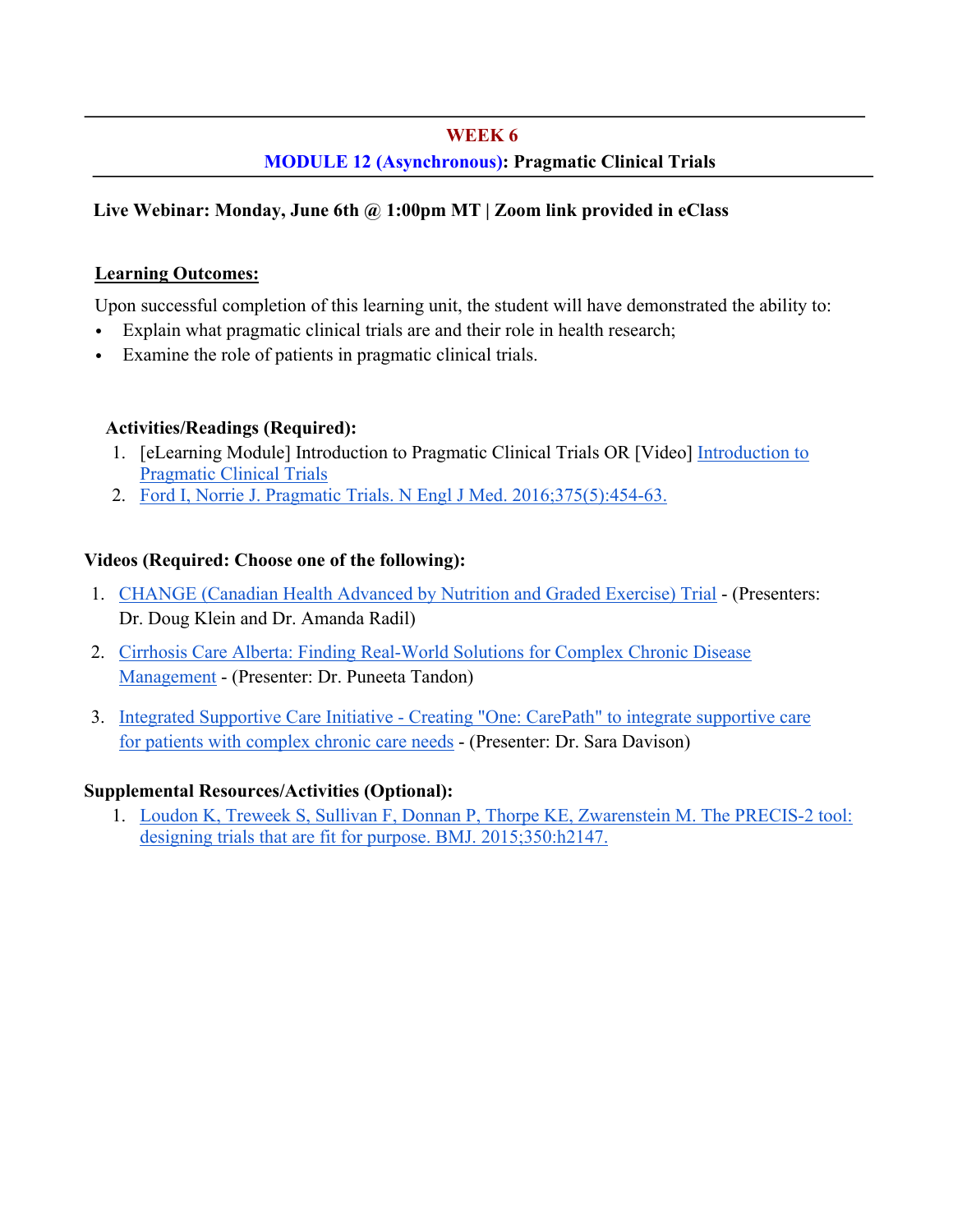## **WEEK 6**

# **MODULE 13 (Synchronous): Impacts of Patient-Oriented Research & Course Wrap-up Guest Speaker: Dr. Diane Aubin**

## **Live Webinar: Monday, June 13th @ 1:00pm MT | Zoom link provided in eClass**

## **Learning Outcomes:**

Upon successful completion of this learning unit, the student will have demonstrated the ability to:

- Explain some of the challenges of measuring the impact of patient engagement of the quality of the research on health outcomes.
- Distinguish the concepts of value, effectiveness and impact
- Explore their own views as to the merit & need for patient-oriented research

## **Readings (Required):**

- 1. Aubin, D, Hebert, M, Eurich, D. The importance of measuring the impact of patientoriented research. CMAJ 2019;191(3):E860-E864.
- 2. Esmail L, Moore E, Rein A. Evaluating patient and stakeholder engagement in research: moving from theory to practice. J Comp Eff Res. 2015;4(2):133-45.
- 3. Staniszewska S, Brett J, Simera I, Seers K, Mockford C, Goodlad S, et al. GRIPP2 reporting checklists: tools to improve reporting of patient and public involvement in research. Res Involv Engagem. 2017;3:13.

- 1. [Video] Sustaining Long-term Impact in Patient-oriented Research
- 2. Allemang, B, Sitter, K, Dimitropoulos, G. Pragmatism as a paradigm for patient-oriented research. Health Expect. 2021; 1- 10. doi:10.1111/hex.13384
- 3. Hamilton CB, Hoens AM, Backman CL, et al. An empirically based conceptual framework for fostering meaningful patient engagement in research. Health Expect 2018;21:396–406.
- 4. Carroll SL, Embuldeniya G, Abelson J, McGillion M, Berkesse A, Healey JS. Questioning patient engagement: research scientists' perceptions of the challenges of patient engagement in a cardiovascular research network. Patient Prefer Adherence. 2017;11:1573-83.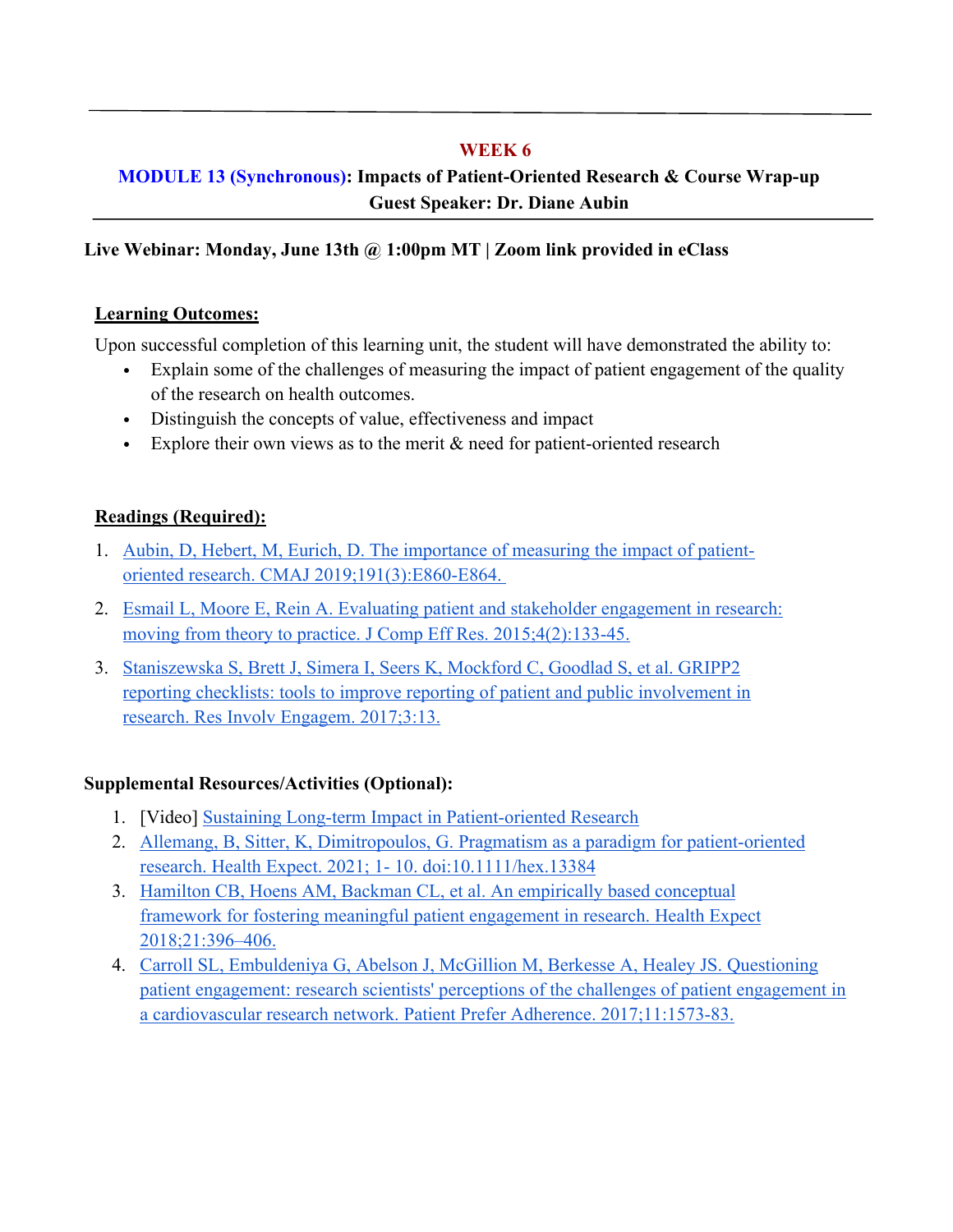## **Course Planner1 : Schedule at a Glance**

| Week       | <b>Format</b>                            | <b>Content</b>                                                                   |  |
|------------|------------------------------------------|----------------------------------------------------------------------------------|--|
| Pre-course | Asynchronous Module                      | Introduction to the course                                                       |  |
| Week 1     | Asynchronous Module                      | Introduction to patient-oriented research<br>& SPOR                              |  |
| Week 1     | Synchronous Module -<br>Webinar: May 9th | Why patient-oriented research?                                                   |  |
| Week 2     | Asynchronous Module                      | <b>Foundations of Patient Engagement</b>                                         |  |
| Week 2     | Synchronous Module -<br>Webinar: May 16  | Patient Engagement: Value, Levels,<br>Methods                                    |  |
| Week 3     | Asynchronous Module                      | Secondary data research                                                          |  |
| Week 3     | STAT HOLIDAY - NO WEBINAR                | Primary data & AbSPORU services                                                  |  |
| Week 4     | Asynchronous Module                      | Knowledge Translation & Knowledge Synthesis                                      |  |
| Week 4     | Synchronous Module<br>Webinar: May 30th  | Learning Health Systems                                                          |  |
| Week 5     | Asynchronous Module                      | Equity, Diversity, and inclusion in<br><b>Patient-Oriented Research Contexts</b> |  |
| Week 5     | Synchronous Module<br>Webinar: June 6    | Equity, Diversity, and inclusion in<br><b>Patient-Oriented Research Contexts</b> |  |
| Week 6     | Asynchronous Module                      | Pragmatic Clinical Trials                                                        |  |
| Week 6     | Synchronous Module<br>Webinar: June 13th | Course summary: Impacts of Patient-Oriented<br>Research & Wrap-up                |  |

*NOTE: All scheduled webinars take place on Mondays @ 1:00pm MT*

*Course design support and resources are available from the Centre for Teaching and Learning (CTL): https://www.ualberta.ca/centre-for-teaching-and-learning/teaching-and-support-services*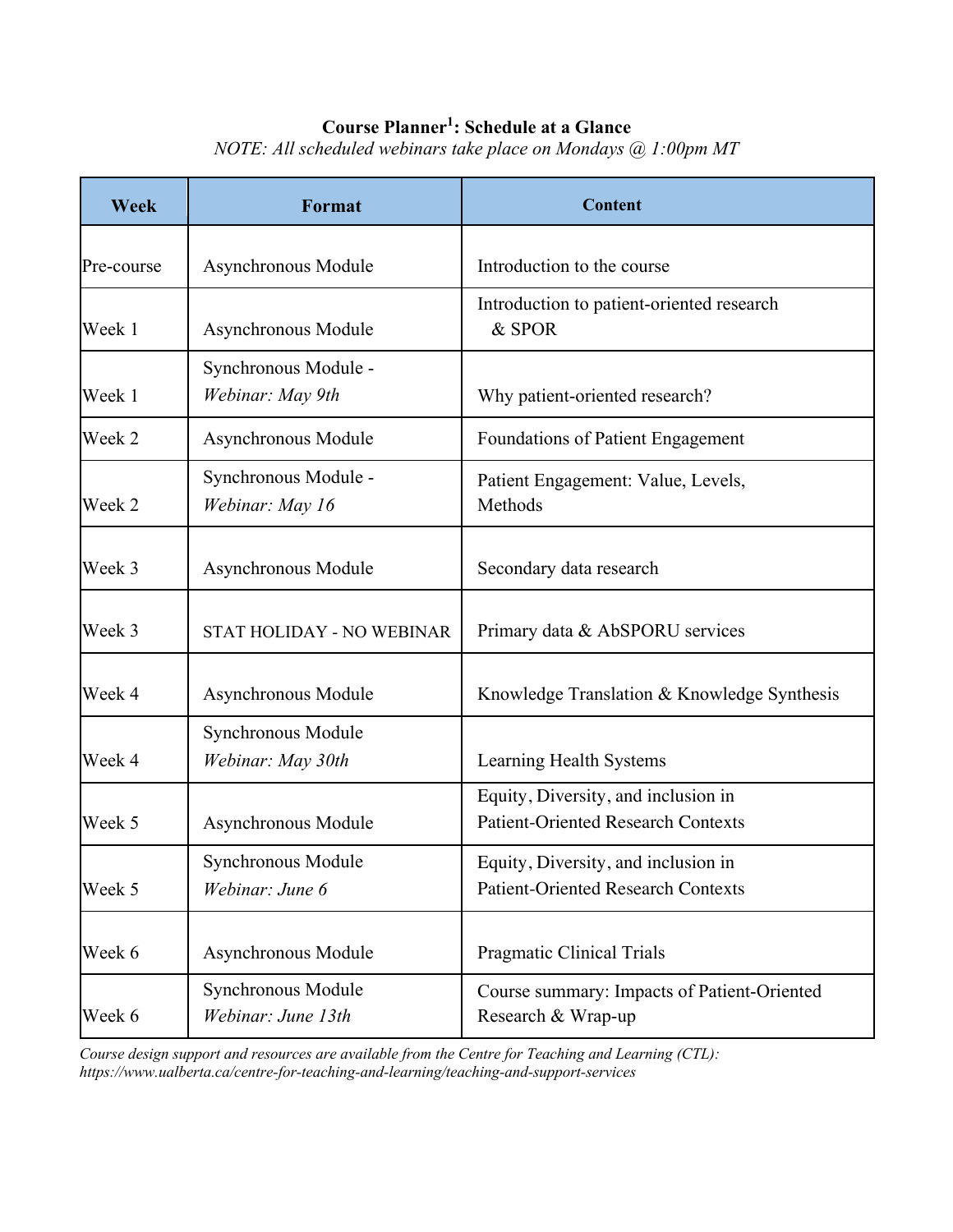# **APPENDIX A - GRADING GUIDELINES**

| Letter<br>Grade | <b>Descriptors Percentage</b> | Guide<br>(assigned<br>by<br>instructor) | <b>Grade Pt</b><br>Value<br>(assigned<br>by $U$ of A) | Criteria                                                                                                                                                                                                                                                                                                                                                                                                                                                                                                                                                                                                                                                                                                               |
|-----------------|-------------------------------|-----------------------------------------|-------------------------------------------------------|------------------------------------------------------------------------------------------------------------------------------------------------------------------------------------------------------------------------------------------------------------------------------------------------------------------------------------------------------------------------------------------------------------------------------------------------------------------------------------------------------------------------------------------------------------------------------------------------------------------------------------------------------------------------------------------------------------------------|
| $A+$            | Excellent                     | 95-100                                  | 4.0                                                   | An exemplar and could be publicly presented by a<br>leader in the field. Key health promotion values<br>and issues are considered, and the complexity of<br>the field is reflected as appropriate. Critical<br>thinking is evident throughout. Literature review is<br>appropriately thorough. Clear evidence of<br>thoughtful analysis and synthesis (i.e., not just<br>summary) of concepts and strategies. Theoretical<br>concepts are integrated and applied effectively and<br>creatively to generate implications/applications for<br>practice and/or research. The submission is<br>organized, clear and concise - a good read/listen -<br>and is free of errors in composition, formatting and<br>referencing. |
| $\mathbf{A}$    | Excellent                     | 89-94                                   | 4.0                                                   | Evidence of the above, but not as strong in one of<br>the essential elements (e.g., synthesis and/or critical<br>thinking)                                                                                                                                                                                                                                                                                                                                                                                                                                                                                                                                                                                             |
| $A-$            | Excellent                     | 82-88                                   | 3.7                                                   | Evidence of the above, but not as strong in two of<br>the essential elements (e.g., synthesis, critical<br>thinking, implications)                                                                                                                                                                                                                                                                                                                                                                                                                                                                                                                                                                                     |
| $B+$            | Good                          | 78-81                                   | 3.3                                                   | A leader in the field could publicly present the<br>piece after revision according to comments and<br>further thought in some areas. The majority of the<br>elements described above are addressed well, but<br>further development would be required in at least<br>one of the essential elements (e.g., values/issues,<br>critical thinking, integration, application). The<br>submission is organized, clear and concise $-$ a good<br>read/listen - and is free of errors in composition,<br>formatting and referencing.                                                                                                                                                                                           |
| B               | Good                          | 74-77                                   | 3.0                                                   | Many elements are done well, but further<br>development would be required in at least two<br>major areas (e.g., HP values/issues, thorough                                                                                                                                                                                                                                                                                                                                                                                                                                                                                                                                                                             |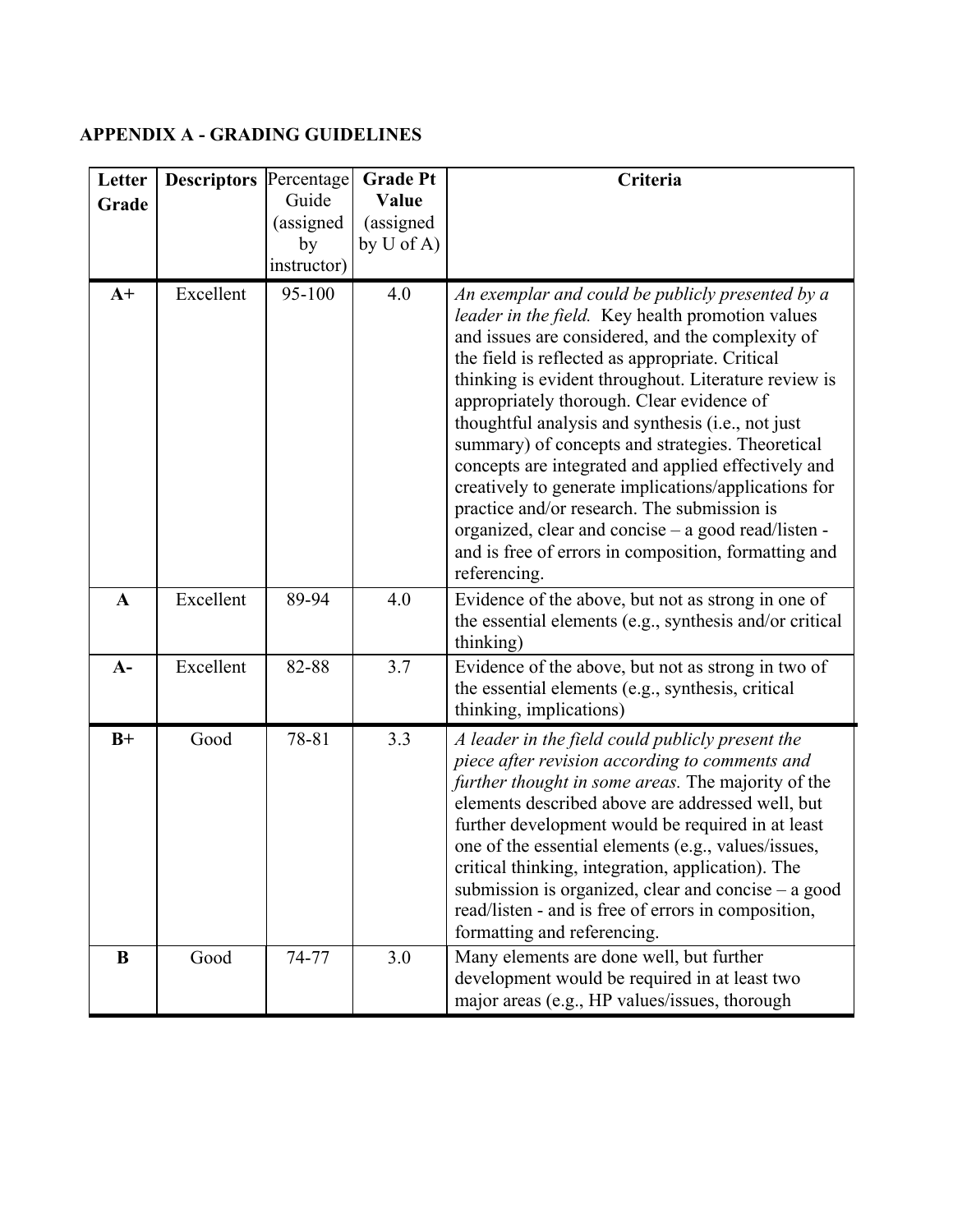|               |              |       |     | treatment, critical thinking, integration,<br>application).                                                                                                                                                                                                                                                                                        |
|---------------|--------------|-------|-----|----------------------------------------------------------------------------------------------------------------------------------------------------------------------------------------------------------------------------------------------------------------------------------------------------------------------------------------------------|
| $B -$         | Satisfactory | 70-73 | 2.7 | Considerable revision would be required before<br>this piece could be publicly presented by a leader in<br>the field. Some elements are addressed thoughtfully<br>and appropriately, but several require further<br>attention and development (e.g., values/issues,<br>critical thinking, integration, application,<br>organization/presentation). |
| $C+$          | Satisfactory | 66-69 | 2.3 | Demonstrates graduate level thoughtfulness and<br>organization, but requires further attention and<br>development in several areas.                                                                                                                                                                                                                |
| $\mathcal{C}$ | Failure      |       | 2.0 | The piece could not be publicly presented by a<br>leader in the field without major rethinking and<br>reconstruction. Does not reflect a graduate level<br>standard of research, thought and<br>organization/presentation.                                                                                                                         |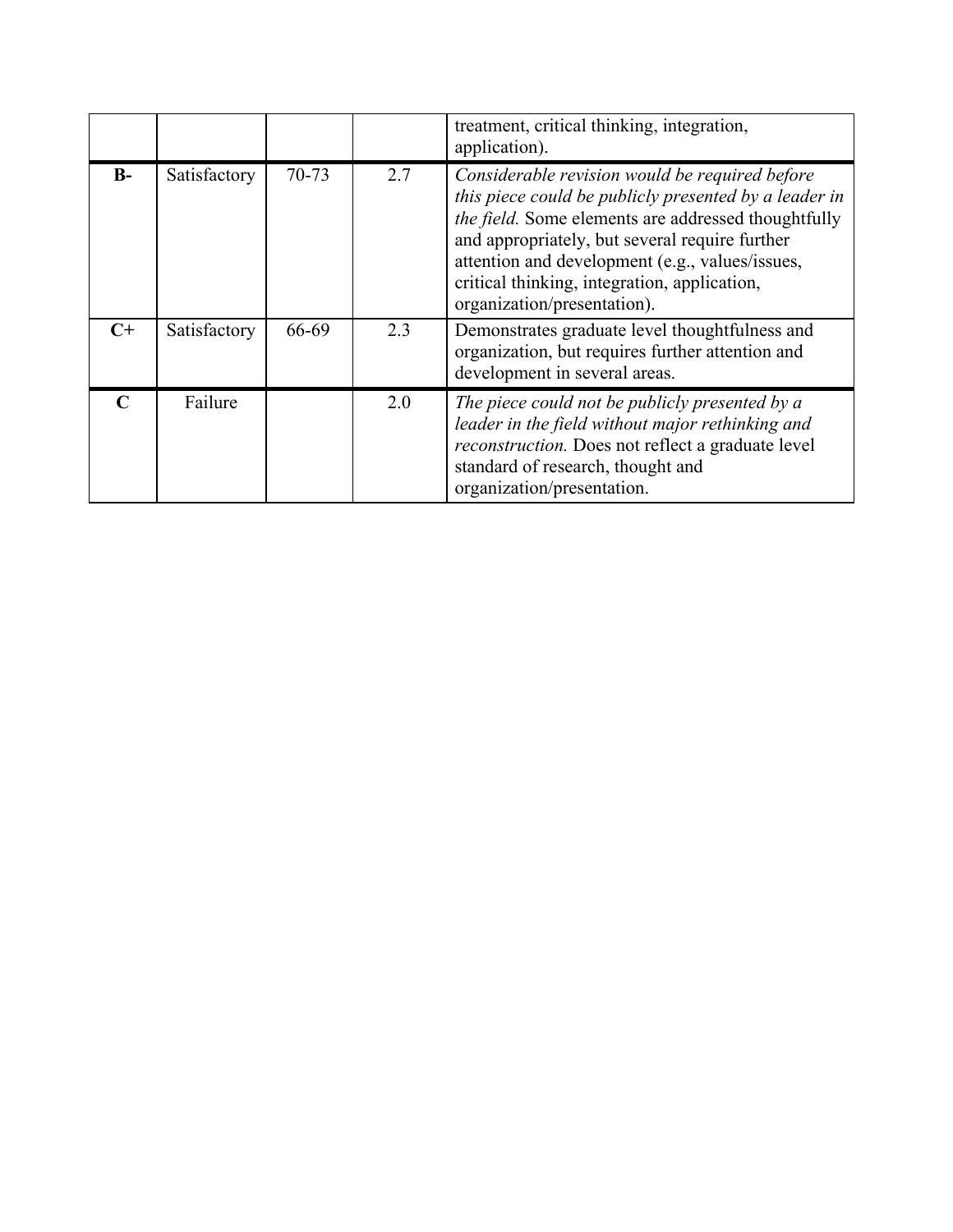### *Amendme*

*nts to the Code of Student Behaviour occur throughout the year. For the most recent version of the Code, visit* http://www.governance.ualberta.ca/

### **NOTICE TO INSTRUCTORS REGARDING PLAGIARISM, CHEATING, MISREPRESENTATION OF FACTS AND PARTICIPATION IN AN OFFENCE**

#### **The U of A** considers plagiarism, cheating,

misrepresentation of facts and participation in an offence to be serious academic offences. Plagiarism, cheating, misrepresentation of facts and participation in an offence can be avoided if students are told what these offences are and if possible sanctions are made clear at the outset. Instructors should understand that the principles embodied in the *Code* are essential to our academic purpose. For this reason, instructors will be fully supported by Departments, Faculties and the University in their endeavours to rightfully discover and pursue cases of academic dishonesty in accordance with the *Code*.

**At the beginning** of each term, we ask you to review with your students the definitions of plagiarism and cheating. We are now also asking you to review with your students the definition of Misrepresentation of Facts and Participation in an Offence. Your co- operation and assistance in this matter are much appreciated.

### **30.3.2(1) Plagiarism**

No Student shall submit the words, ideas, images or data of another person as the Student's own in any academic writing, essay, thesis, project, assignment, presentation or poster in a course or program of study.

### **30.3.2(2) Cheating**

- 30.3.2(2)a No Student shall in the course of an examination or other similar activity, obtain or attempt to obtain information from another Student or other unauthorized source, give or attempt to give information to another Student, or use, attempt to use or possess for the purposes of use any unauthorized material.
- 30.3.2(2)b No Student shall represent or attempt to represent him or herself as another or have or attempt to have himself or herself represented by another in the taking of an examination, preparation of a paper or other similar activity. See also misrepresentation in 30.3.6(4).

### **Cheating** (Continued)

30.3.2(2)c No Student shall represent another's substantial editorial or compositional assistance on an assignment as the Student's own work.

- 30.3.2(2)d No Student shall submit in any course or program of study, without the written approval of the course Instructor, all or a substantial portion of any academic writing, essay, thesis, research report, project, assignment, presentation or poster for which credit has previously been obtained by the Student or which has been or is being submitted by the Student in another course or program of study in the University or elsewhere.
- 30.3.2(2)e No Student shall submit in any course or program of study any academic writing, essay, thesis, report, project, assignment, presentation or poster containing a statement of fact known by the Student to be false or a reference to a source the Student knows to contain fabricated claims (unless acknowledged by the Student), or a fabricated reference to a source.

### **30.3.6(4) Misrepresentation of Facts**

No Student shall misrepresent pertinent facts to any member of the University community for the purpose of obtaining academic or other advantage. This includes such acts as the failure to provide pertinent information on an application for admission or the altering of an educational document/transcript.

### **30.3.6(5) Participation in an Offence**

No Student shall counsel or encourage or knowingly aid or assist, directly or indirectly, another person in the commission of any offence under this Code.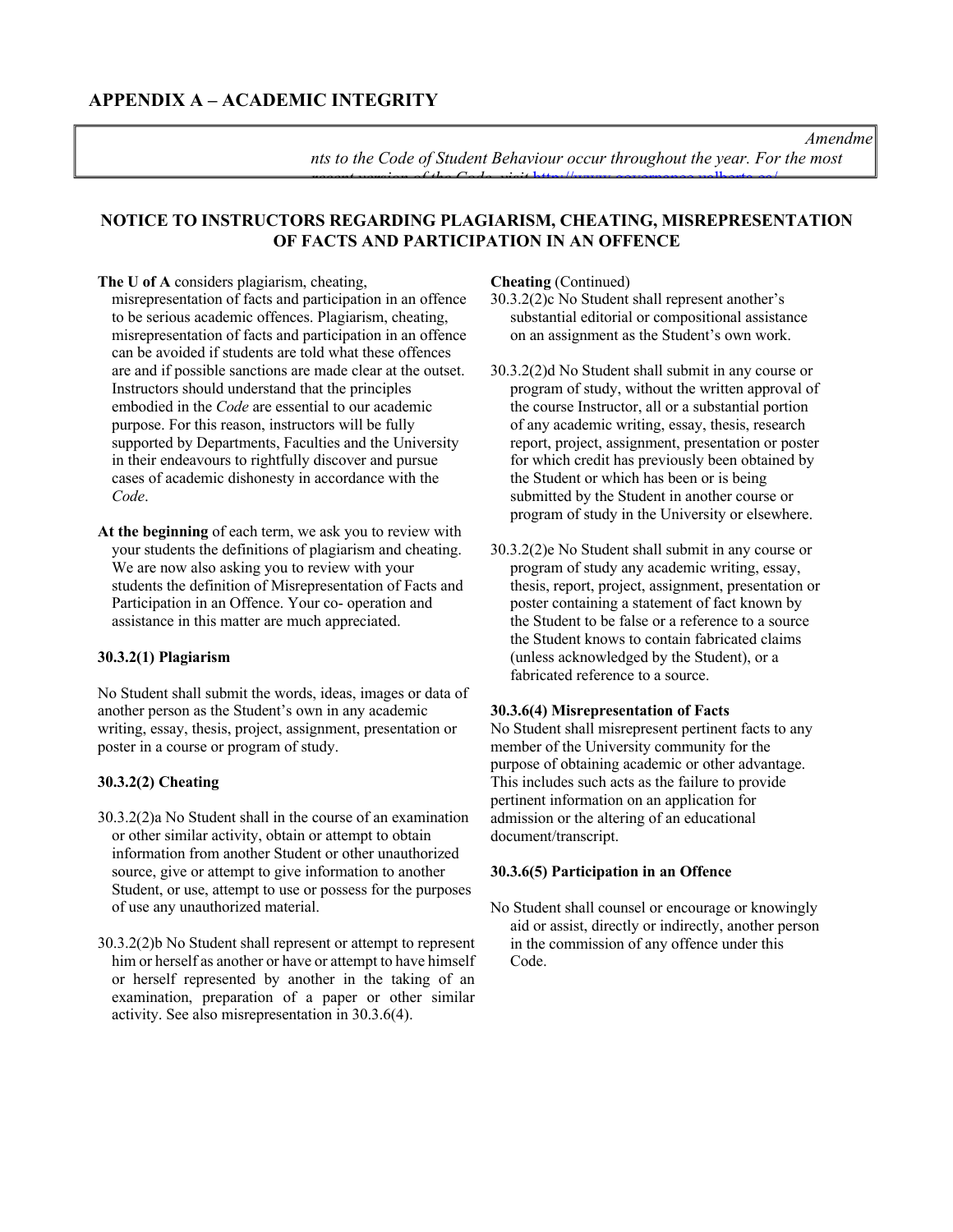### **EXCERPTS FROM THE CODE OF STUDENT BEHAVIOUR UPDATED AUGUST 26, 2014 FOR REVIEW WITH EACH CLASS AT THE BEGINNING OF EVERY TERM**

### *Procedures for Instructors Regarding Plagiarism, Cheating, Misrepresentation of Facts and Participation in an Offence*

The following procedures are drawn from the *Code of Student Behaviour* as approved by GFC and the Board of Governors. The guidelines summarize what instructors must do when they have reason to believe that a student has plagiarized, cheated, misrepresented facts or participated in an offence. If you have questions about these guidelines, or about the policies, please talk with the senior administrator in your Faculty responsible for dealing with student discipline—usually an Associate Dean – or the Appeals and Compliance Officer (Appeals Coordinator), University Governance (2-2655).

### **30.5.4 Procedures for Instructors in Cases Respecting Inappropriate Academic Behaviour**

**30.5.4(1)** When an Instructor believes that a Student may have committed an Inappropriate Academic Behaviour Offence [30.3.2] or that there has been Misrepresentation of Facts  $[30.3.6(4)]$  or Participation in an Offence  $[30.3.6(5)]$ in cases respecting Inappropriate Academic Behaviour in the course that he or she instructs, the Instructor will meet with the Student.

Before such a meeting, the Instructor shall inform the Student of the purpose of the meeting. In the event that the Student refuses or fails to meet with the Instructor within a reasonable period of time specified by the Instructor, the Instructor shall, taking into account the available information, decide whether a report to the Dean is warranted.

**30.5.4(2)** If the Instructor believes there has been a violation of the Code, the Instructor shall, as soon as possible after the event occurred, report that violation to the Dean and provide a written statement of the details of the case. The instructor may also include a recommendation for sanction.

### **Possible Sanctions**

One or more of the following sanctions given in 30.4.3 (2) and (3) of the Code are commonly used for plagiarism, cheating, participation in an offence, and misrepresentation of facts:

 $30.4.3(2)$  a.i a mark reduction or a mark of 0 on any term work or examination for reason of Inappropriate Academic Behaviour

 $30.4.3(2)$  a.ii Reduction of a grade in a course  $30.4.3(2)$  a.iii a grade of F for a course

30.4.3(2) a.iv a remark on a transcript of 8 (or 9 for failing graduate student grades), indicating Inappropriate Academic Behaviour, in addition to 30.4.3(2)a.i, 30.4.3(2)a.ii or 30.4.3(2)a.iii

30.4.3(3) b Expulsion 30.4.3(3) c Suspension

The following sanctions may be used in rare cases: 30.4.3(3) e Suspension of a Degree already awarded  $30.4.3(3)$  f Rescission of a Degree already awarded

### **30.6.1 Initiation of an Appeal**

**30.6.1(1)** When a Student has been found to have committed an offence under the Code of Student Behaviour or an Applicant is found to have committed an offence under the Code of Applicant Behaviour, whether or not that Student or Applicant has been given a sanction, the Student or Applicant may appeal that decision, except in the case of a decision of the Discipline Officer under 30.5.6(2)e.ii, which remains final and is not subject to appeal. In cases where a severe sanction has been recommended to the Discipline Officer, once the student receives the final decision of the Discipline Officer, the student can appeal the decisions of both Dean and the Discipline Officer at the same time. The written appeal must be presented to the Appeals Coordinator in University Governance within 15 Working Days of the deemed receipt of the decision by the Student or Applicant. The finding that an offence has been committed, the sanction imposed or both may form the basis of appeal. The written appeal must also state the full grounds of appeal and be signed by the Appellant. The appeal shall be heard by the UAB.